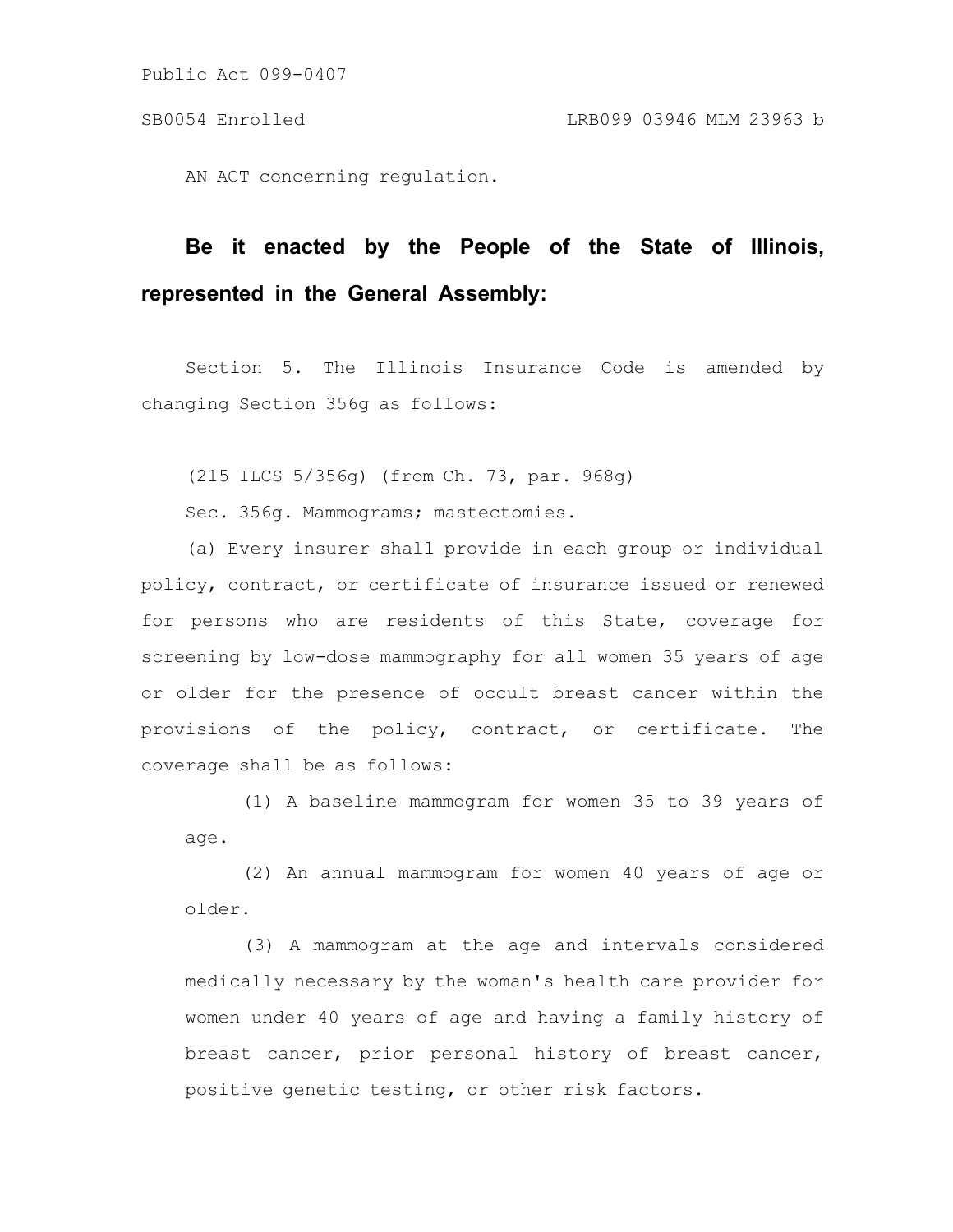(4) A comprehensive ultrasound screening of an entire breast or breasts if a mammogram demonstrates heterogeneous or dense breast tissue, when medically necessary as determined by a physician licensed to practice medicine in all of its branches.

For purposes of this Section, "low-dose mammography" means the x-ray examination of the breast using equipment dedicated specifically for mammography, including the x-ray tube, filter, compression device, and image receptor, with radiation exposure delivery of less than 1 rad per breast for 2 views of an average size breast. The term also includes digital mammography and includes breast tomosynthesis. As used in this Section, the term "breast tomosynthesis" means a radiologic procedure that involves the acquisition of projection images over the stationary breast to produce cross-sectional digital three-dimensional images of the breast.

(a-5) Coverage as described by subsection (a) shall be provided at no cost to the insured and shall not be applied to an annual or lifetime maximum benefit.

(a-10) When health care services are available through contracted providers and a person does not comply with plan provisions specific to the use of contracted providers, the requirements of subsection (a-5) are not applicable. When a person does not comply with plan provisions specific to the use of contracted providers, plan provisions specific to the use of non-contracted providers must be applied without distinction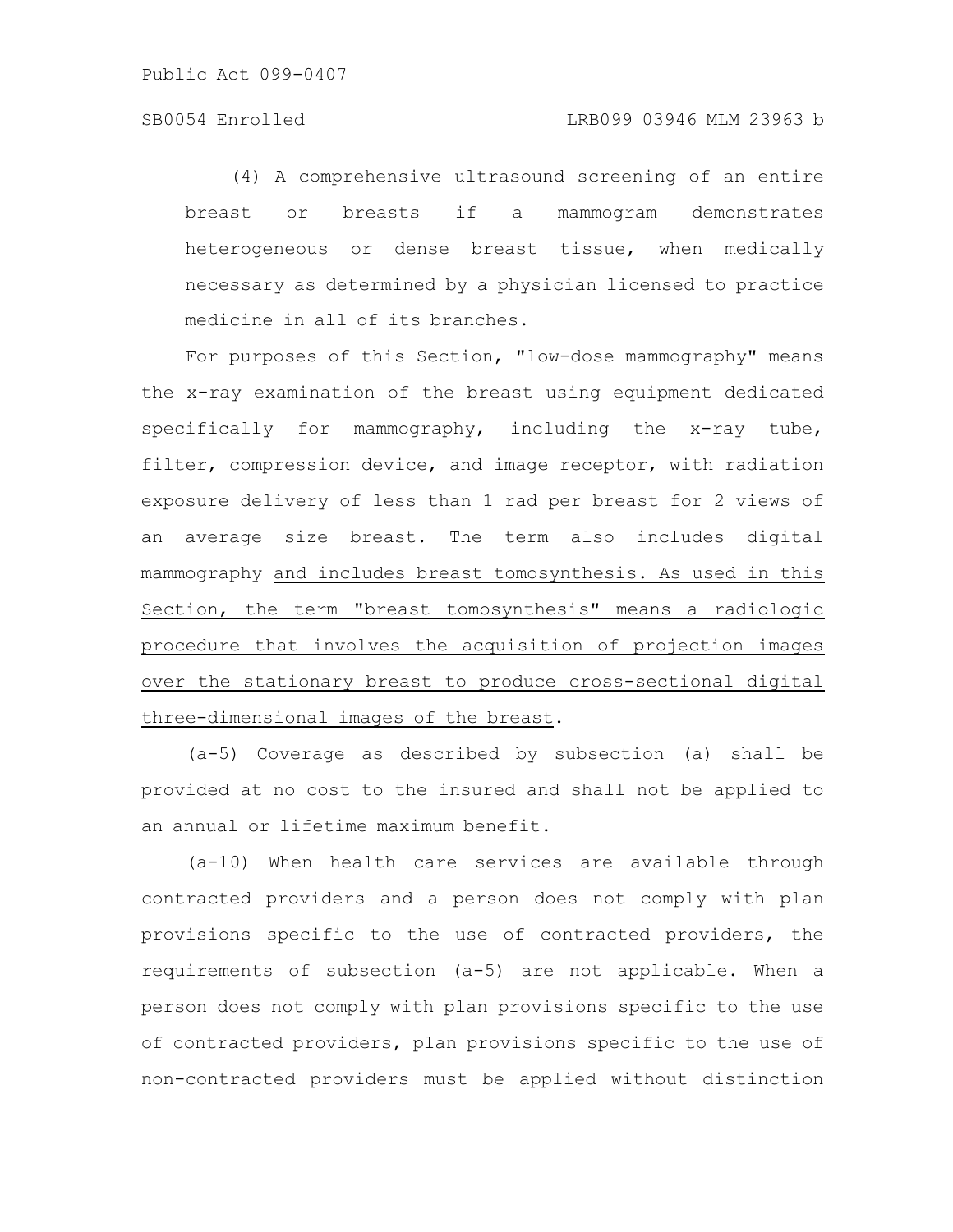for coverage required by this Section and shall be at least as favorable as for other radiological examinations covered by the policy or contract.

(b) No policy of accident or health insurance that provides for the surgical procedure known as a mastectomy shall be issued, amended, delivered, or renewed in this State unless that coverage also provides for prosthetic devices or reconstructive surgery incident to the mastectomy. Coverage for breast reconstruction in connection with a mastectomy shall include:

(1) reconstruction of the breast upon which the mastectomy has been performed;

(2) surgery and reconstruction of the other breast to produce a symmetrical appearance; and

(3) prostheses and treatment for physical complications at all stages of mastectomy, including lymphedemas.

Care shall be determined in consultation with the attending physician and the patient. The offered coverage for prosthetic devices and reconstructive surgery shall be subject to the deductible and coinsurance conditions applied to the mastectomy, and all other terms and conditions applicable to other benefits. When a mastectomy is performed and there is no evidence of malignancy then the offered coverage may be limited to the provision of prosthetic devices and reconstructive surgery to within 2 years after the date of the mastectomy. As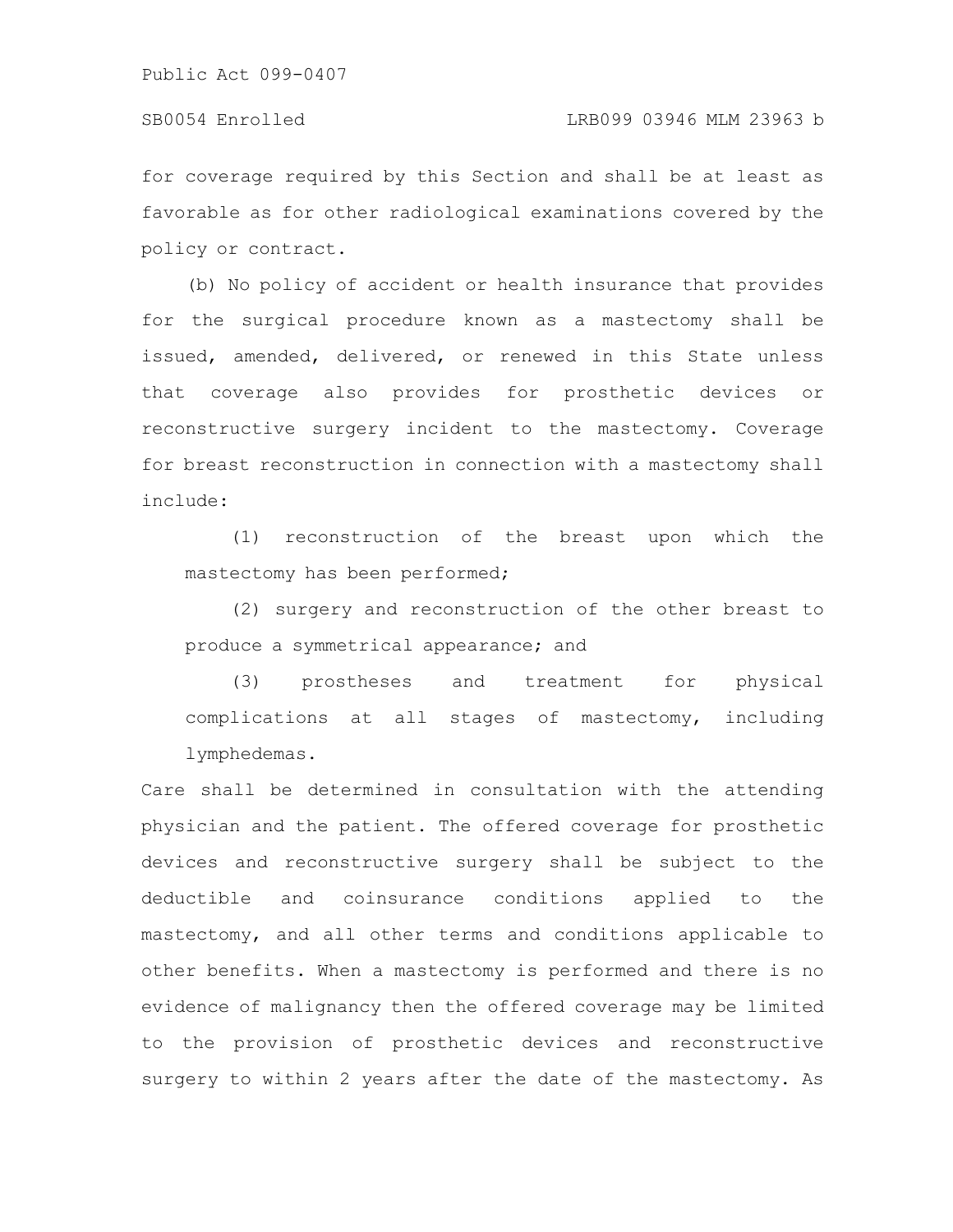used in this Section, "mastectomy" means the removal of all or part of the breast for medically necessary reasons, as determined by a licensed physician.

Written notice of the availability of coverage under this Section shall be delivered to the insured upon enrollment and annually thereafter. An insurer may not deny to an insured eligibility, or continued eligibility, to enroll or to renew coverage under the terms of the plan solely for the purpose of avoiding the requirements of this Section. An insurer may not penalize or reduce or limit the reimbursement of an attending provider or provide incentives (monetary or otherwise) to an attending provider to induce the provider to provide care to an insured in a manner inconsistent with this Section.

(c) Rulemaking authority to implement this amendatory Act of the 95th General Assembly, if any, is conditioned on the rules being adopted in accordance with all provisions of the Illinois Administrative Procedure Act and all rules and procedures of the Joint Committee on Administrative Rules; any purported rule not so adopted, for whatever reason, is unauthorized.

(Source: P.A. 94-121, eff. 7-6-05; 95-431, eff. 8-24-07; 95-1045, eff. 3-27-09.)

Section 10. The Health Maintenance Organization Act is amended by changing Section 4-6.1 as follows: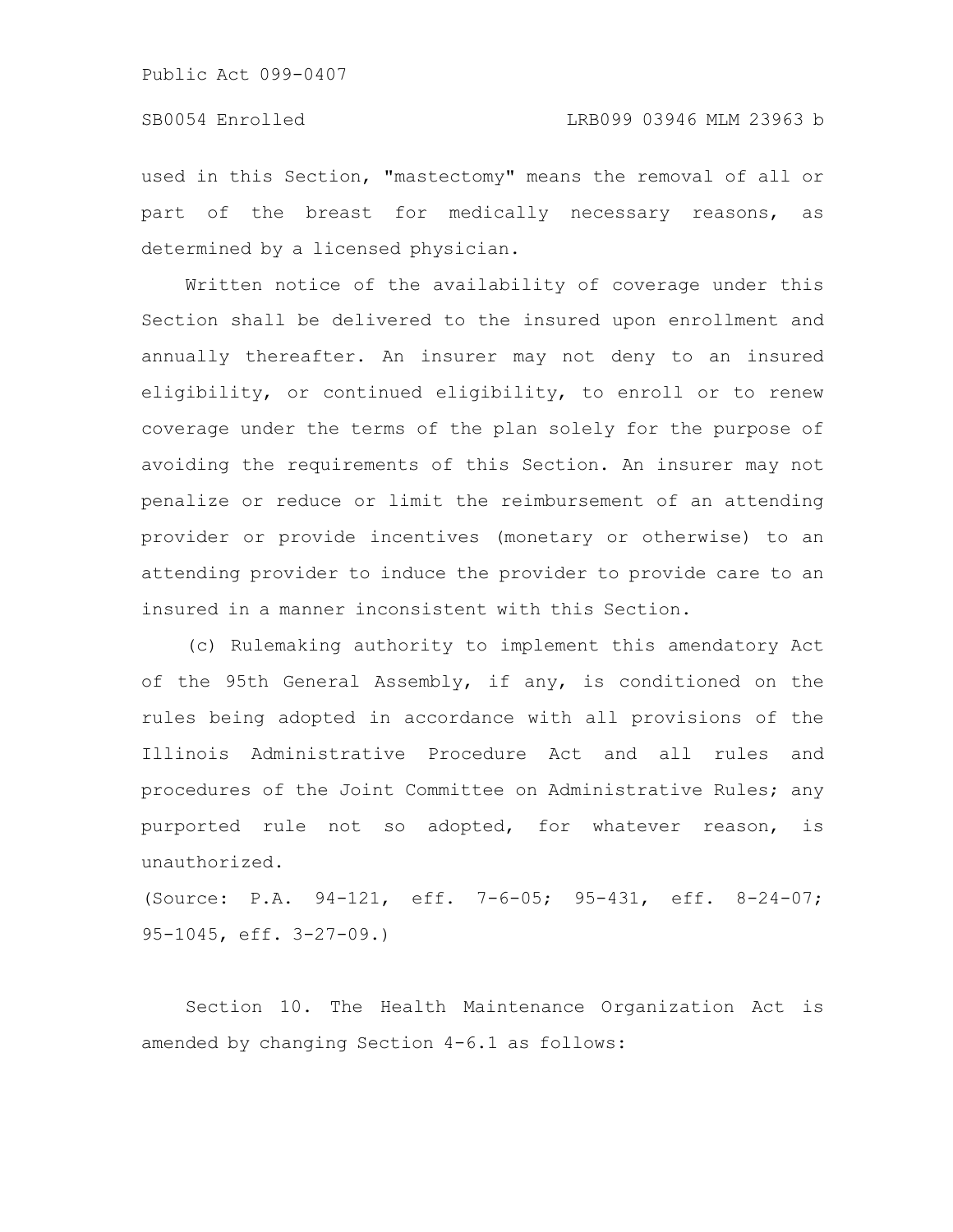(215 ILCS 125/4-6.1) (from Ch. 111 1/2, par. 1408.7) Sec.  $4-6.1$ . Mammograms; mastectomies.

(a) Every contract or evidence of coverage issued by a Health Maintenance Organization for persons who are residents of this State shall contain coverage for screening by low-dose mammography for all women 35 years of age or older for the presence of occult breast cancer. The coverage shall be as follows:

(1) A baseline mammogram for women 35 to 39 years of age.

(2) An annual mammogram for women 40 years of age or older.

(3) A mammogram at the age and intervals considered medically necessary by the woman's health care provider for women under 40 years of age and having a family history of breast cancer, prior personal history of breast cancer, positive genetic testing, or other risk factors.

(4) A comprehensive ultrasound screening of an entire breast or breasts if a mammogram demonstrates heterogeneous or dense breast tissue, when medically necessary as determined by a physician licensed to practice medicine in all of its branches.

For purposes of this Section, "low-dose mammography" means the x-ray examination of the breast using equipment dedicated specifically for mammography, including the x-ray tube, filter, compression device, and image receptor, with radiation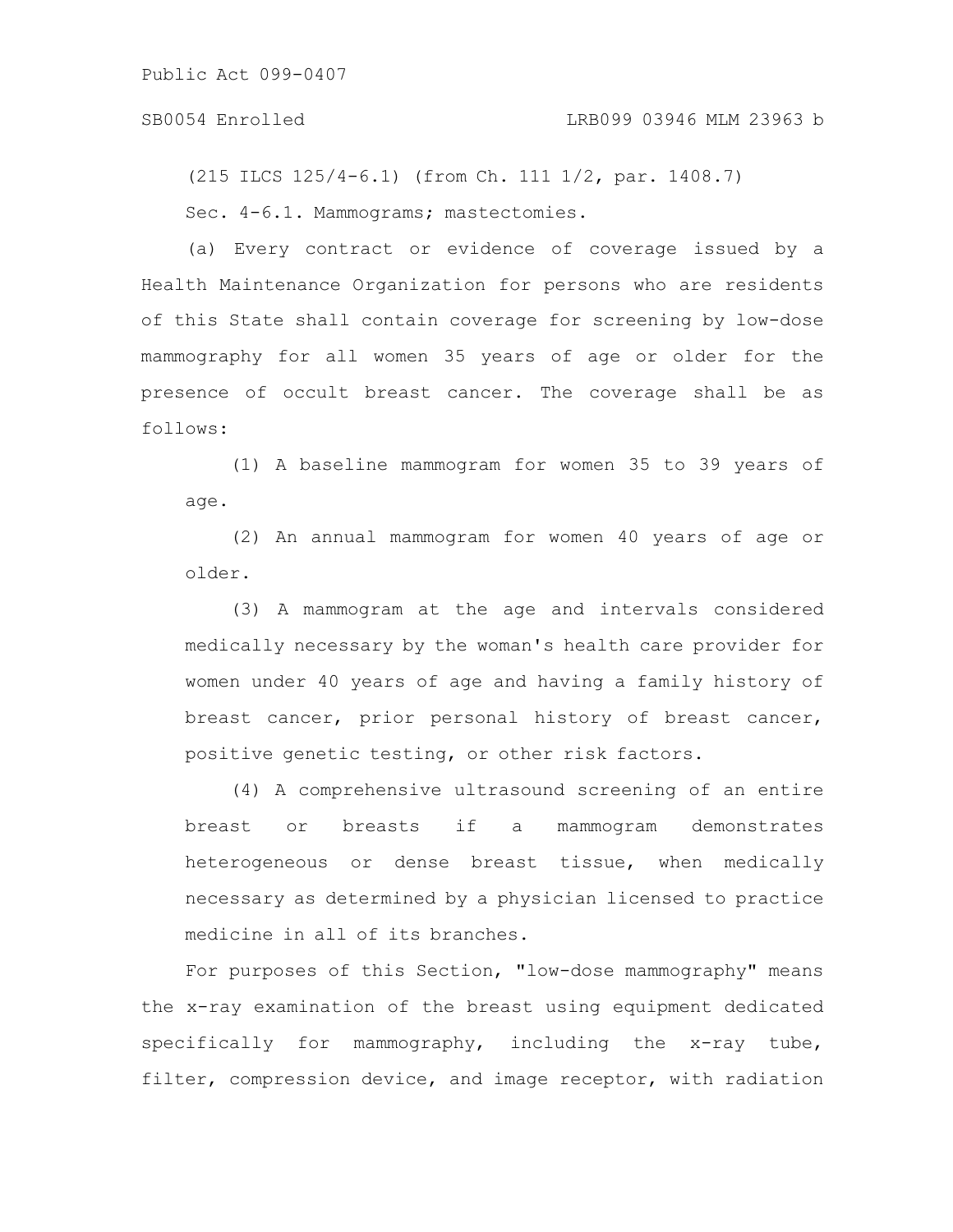exposure delivery of less than 1 rad per breast for 2 views of an average size breast. The term also includes digital mammography and includes breast tomosynthesis. As used in this Section, the term "breast tomosynthesis" means a radiologic procedure that involves the acquisition of projection images over the stationary breast to produce cross-sectional digital three-dimensional images of the breast.

(a-5) Coverage as described in subsection (a) shall be provided at no cost to the enrollee and shall not be applied to an annual or lifetime maximum benefit.

(b) No contract or evidence of coverage issued by a health maintenance organization that provides for the surgical procedure known as a mastectomy shall be issued, amended, delivered, or renewed in this State on or after the effective date of this amendatory Act of the 92nd General Assembly unless that coverage also provides for prosthetic devices or reconstructive surgery incident to the mastectomy, providing that the mastectomy is performed after the effective date of this amendatory Act. Coverage for breast reconstruction in connection with a mastectomy shall include:

(1) reconstruction of the breast upon which the mastectomy has been performed;

(2) surgery and reconstruction of the other breast to produce a symmetrical appearance; and

(3) prostheses and treatment for physical complications at all stages of mastectomy, including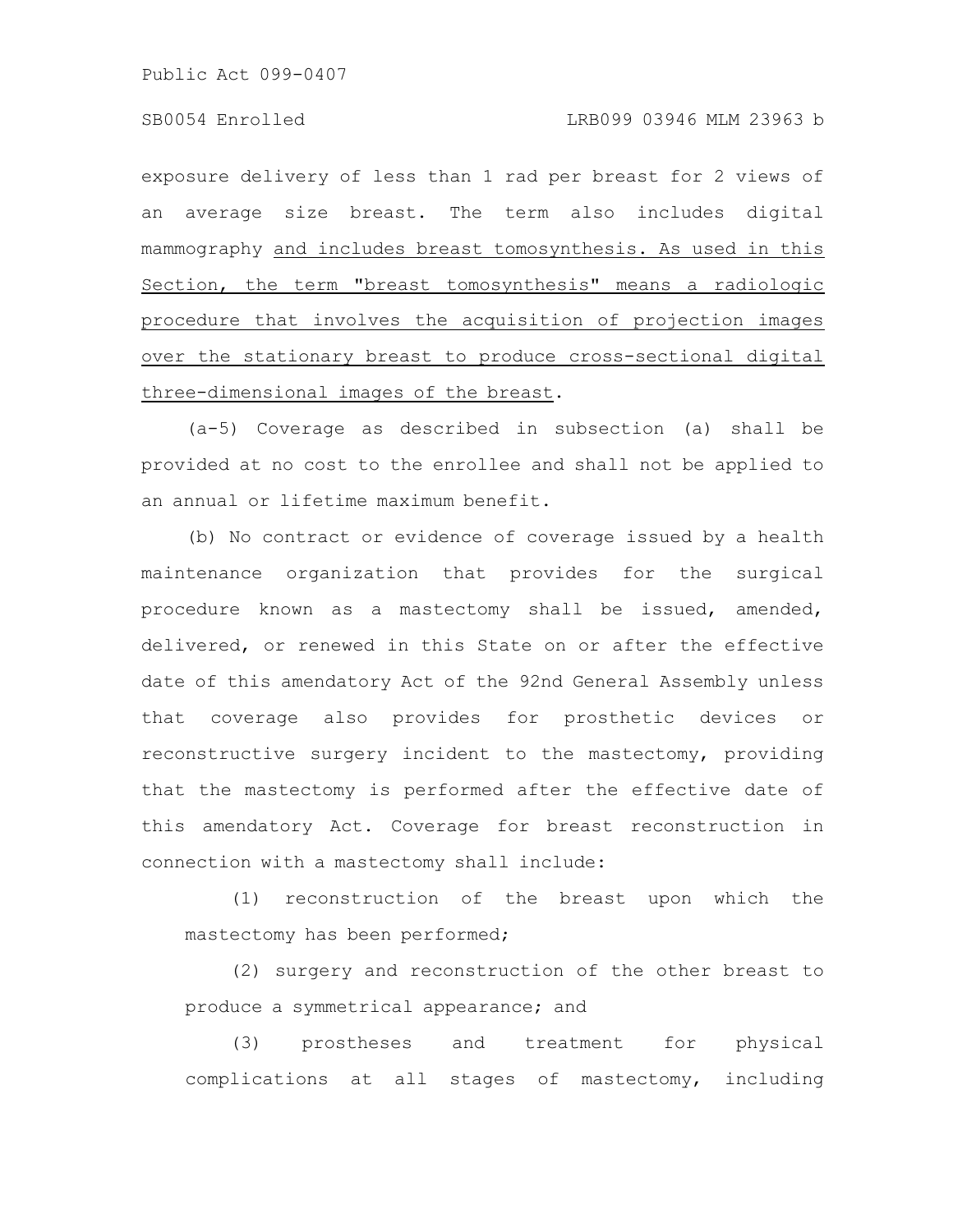lymphedemas.

Care shall be determined in consultation with the attending physician and the patient. The offered coverage for prosthetic devices and reconstructive surgery shall be subject to the deductible and coinsurance conditions applied to the mastectomy and all other terms and conditions applicable to other benefits. When a mastectomy is performed and there is no evidence of malignancy, then the offered coverage may be limited to the provision of prosthetic devices and reconstructive surgery to within 2 years after the date of the mastectomy. As used in this Section, "mastectomy" means the removal of all or part of the breast for medically necessary reasons, as determined by a licensed physician.

Written notice of the availability of coverage under this Section shall be delivered to the enrollee upon enrollment and annually thereafter. A health maintenance organization may not deny to an enrollee eligibility, or continued eligibility, to enroll or to renew coverage under the terms of the plan solely for the purpose of avoiding the requirements of this Section. A health maintenance organization may not penalize or reduce or limit the reimbursement of an attending provider or provide incentives (monetary or otherwise) to an attending provider to induce the provider to provide care to an insured in a manner inconsistent with this Section.

(c) Rulemaking authority to implement this amendatory Act of the 95th General Assembly, if any, is conditioned on the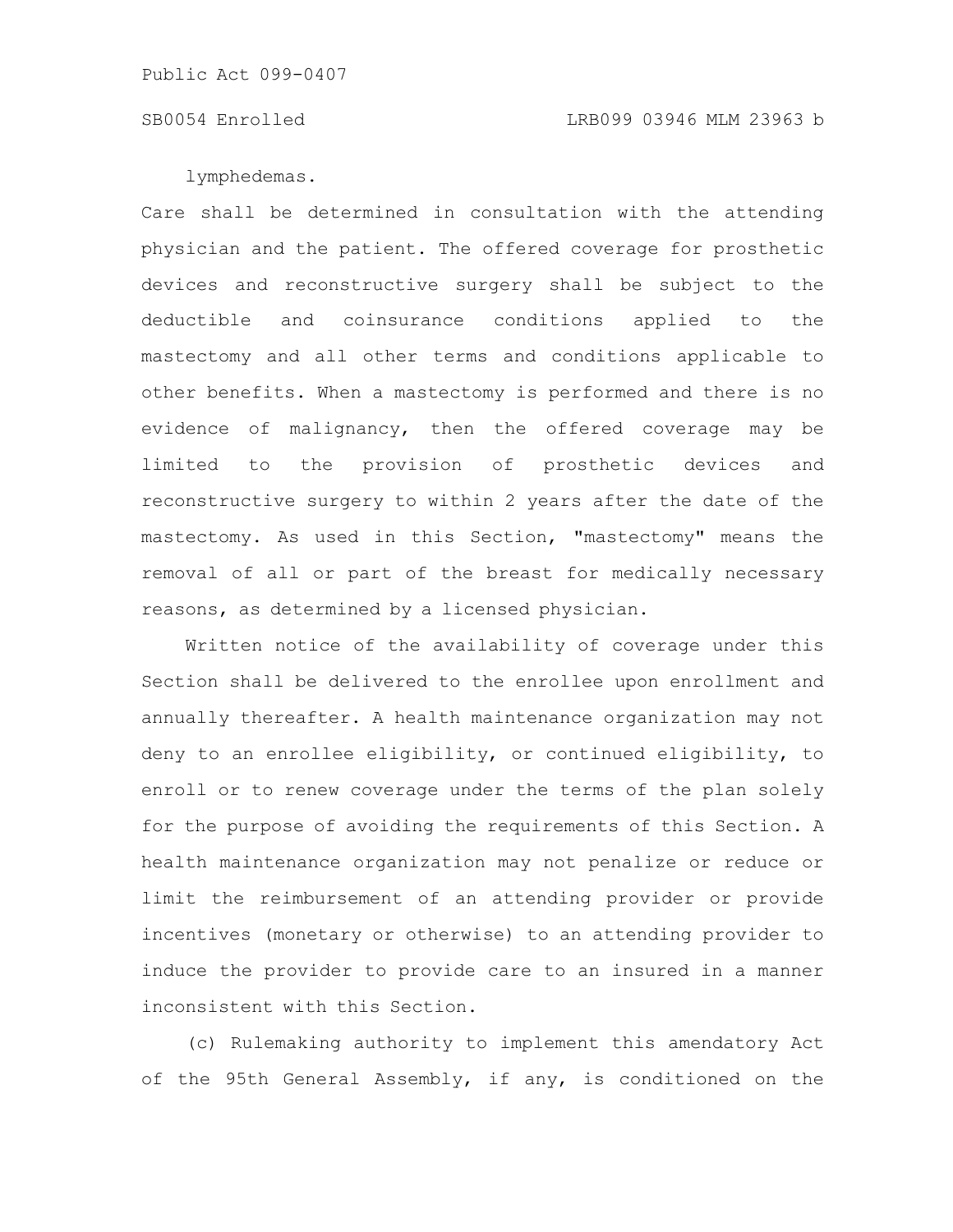### SB0054 Enrolled LRB099 03946 MLM 23963 b

rules being adopted in accordance with all provisions of the Illinois Administrative Procedure Act and all rules and procedures of the Joint Committee on Administrative Rules; any purported rule not so adopted, for whatever reason, is unauthorized.

(Source: P.A. 94-121, eff. 7-6-05; 95-431, eff. 8-24-07; 95-1045, eff. 3-27-09.)

Section 15. The Illinois Public Aid Code is amended by changing Section 5-5 as follows:

(305 ILCS 5/5-5) (from Ch. 23, par. 5-5)

Sec. 5-5. Medical services. The Illinois Department, by rule, shall determine the quantity and quality of and the rate of reimbursement for the medical assistance for which payment will be authorized, and the medical services to be provided, which may include all or part of the following: (1) inpatient hospital services; (2) outpatient hospital services; (3) other laboratory and X-ray services; (4) skilled nursing home services; (5) physicians' services whether furnished in the office, the patient's home, a hospital, a skilled nursing home, or elsewhere; (6) medical care, or any other type of remedial care furnished by licensed practitioners; (7) home health care services; (8) private duty nursing service; (9) clinic services; (10) dental services, including prevention and treatment of periodontal disease and dental caries disease for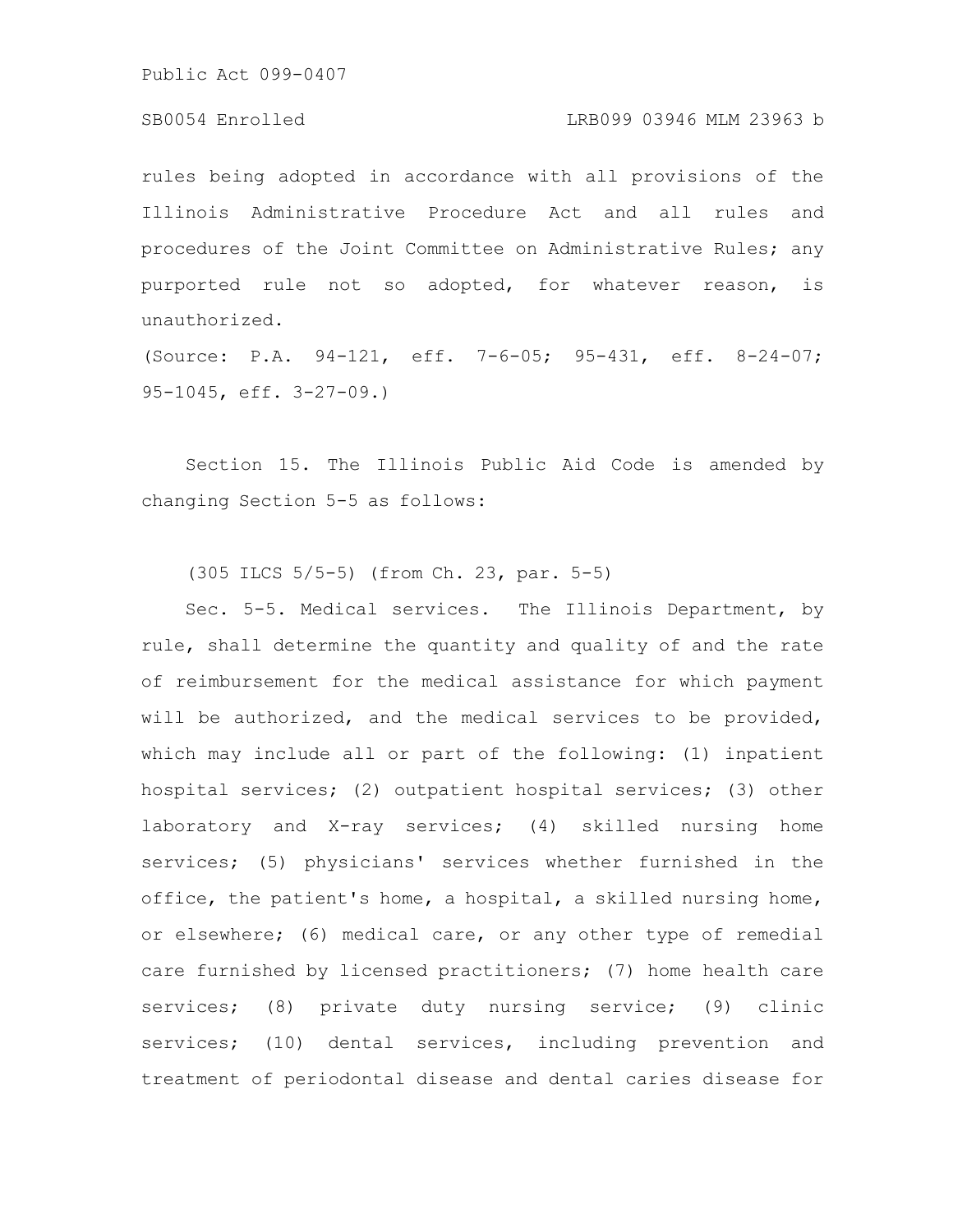pregnant women, provided by an individual licensed to practice dentistry or dental surgery; for purposes of this item (10), "dental services" means diagnostic, preventive, or corrective procedures provided by or under the supervision of a dentist in the practice of his or her profession; (11) physical therapy and related services; (12) prescribed drugs, dentures, and prosthetic devices; and eyeglasses prescribed by a physician skilled in the diseases of the eye, or by an optometrist, whichever the person may select; (13) other diagnostic, screening, preventive, and rehabilitative services, including to ensure that the individual's need for intervention or treatment of mental disorders or substance use disorders or co-occurring mental health and substance use disorders is determined using a uniform screening, assessment, and evaluation process inclusive of criteria, for children and adults; for purposes of this item (13), a uniform screening, assessment, and evaluation process refers to a process that includes an appropriate evaluation and, as warranted, a referral; "uniform" does not mean the use of a singular instrument, tool, or process that all must utilize; (14) transportation and such other expenses as may be necessary; (15) medical treatment of sexual assault survivors, as defined in Section 1a of the Sexual Assault Survivors Emergency Treatment Act, for injuries sustained as a result of the sexual assault, including examinations and laboratory tests to discover evidence which may be used in criminal proceedings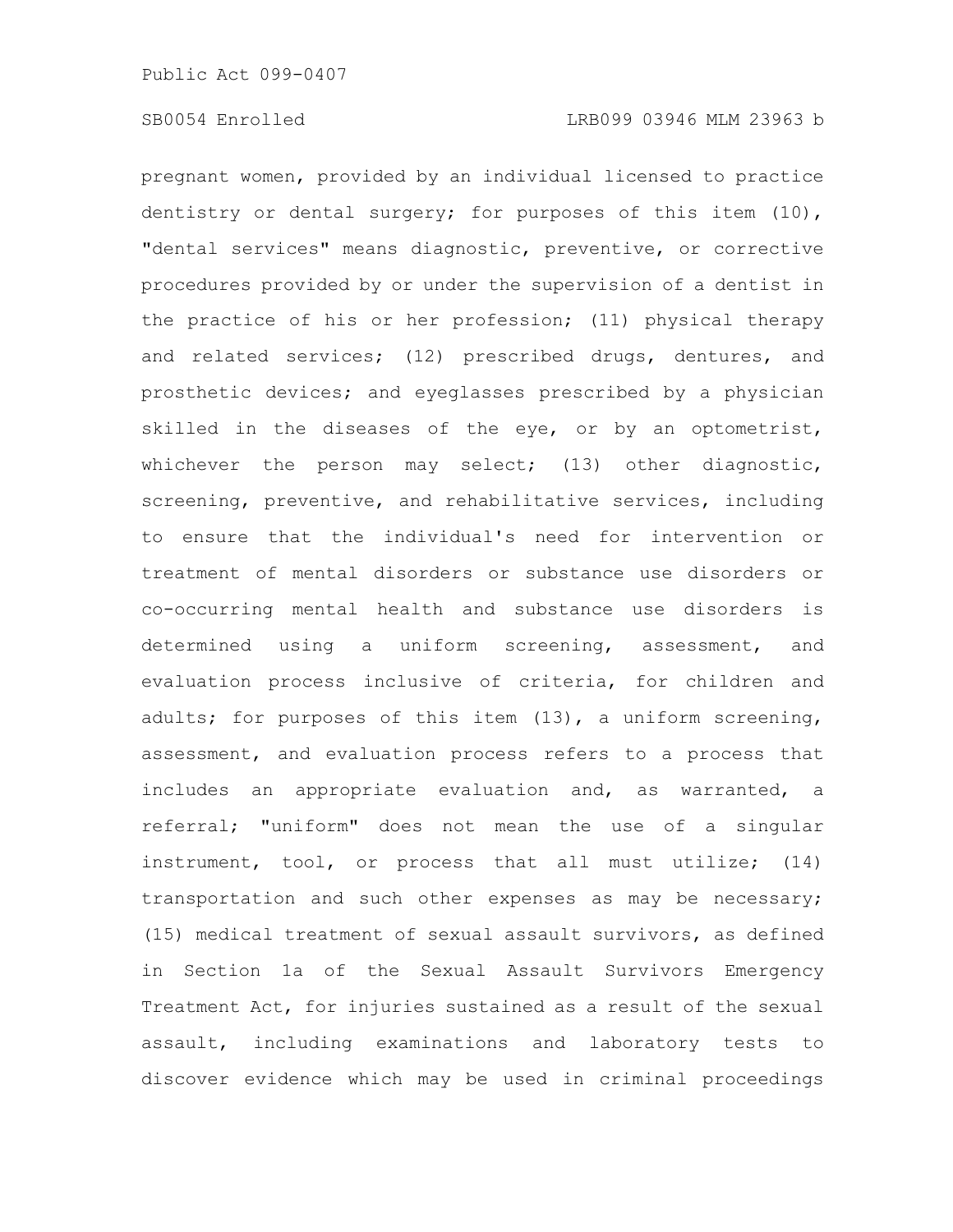arising from the sexual assault; (16) the diagnosis and treatment of sickle cell anemia; and (17) any other medical care, and any other type of remedial care recognized under the laws of this State, but not including abortions, or induced miscarriages or premature births, unless, in the opinion of a physician, such procedures are necessary for the preservation of the life of the woman seeking such treatment, or except an induced premature birth intended to produce a live viable child and such procedure is necessary for the health of the mother or her unborn child. The Illinois Department, by rule, shall prohibit any physician from providing medical assistance to anyone eligible therefor under this Code where such physician has been found guilty of performing an abortion procedure in a wilful and wanton manner upon a woman who was not pregnant at the time such abortion procedure was performed. The term "any other type of remedial care" shall include nursing care and nursing home service for persons who rely on treatment by spiritual means alone through prayer for healing.

Notwithstanding any other provision of this Section, a comprehensive tobacco use cessation program that includes purchasing prescription drugs or prescription medical devices approved by the Food and Drug Administration shall be covered under the medical assistance program under this Article for persons who are otherwise eligible for assistance under this Article.

Notwithstanding any other provision of this Code, the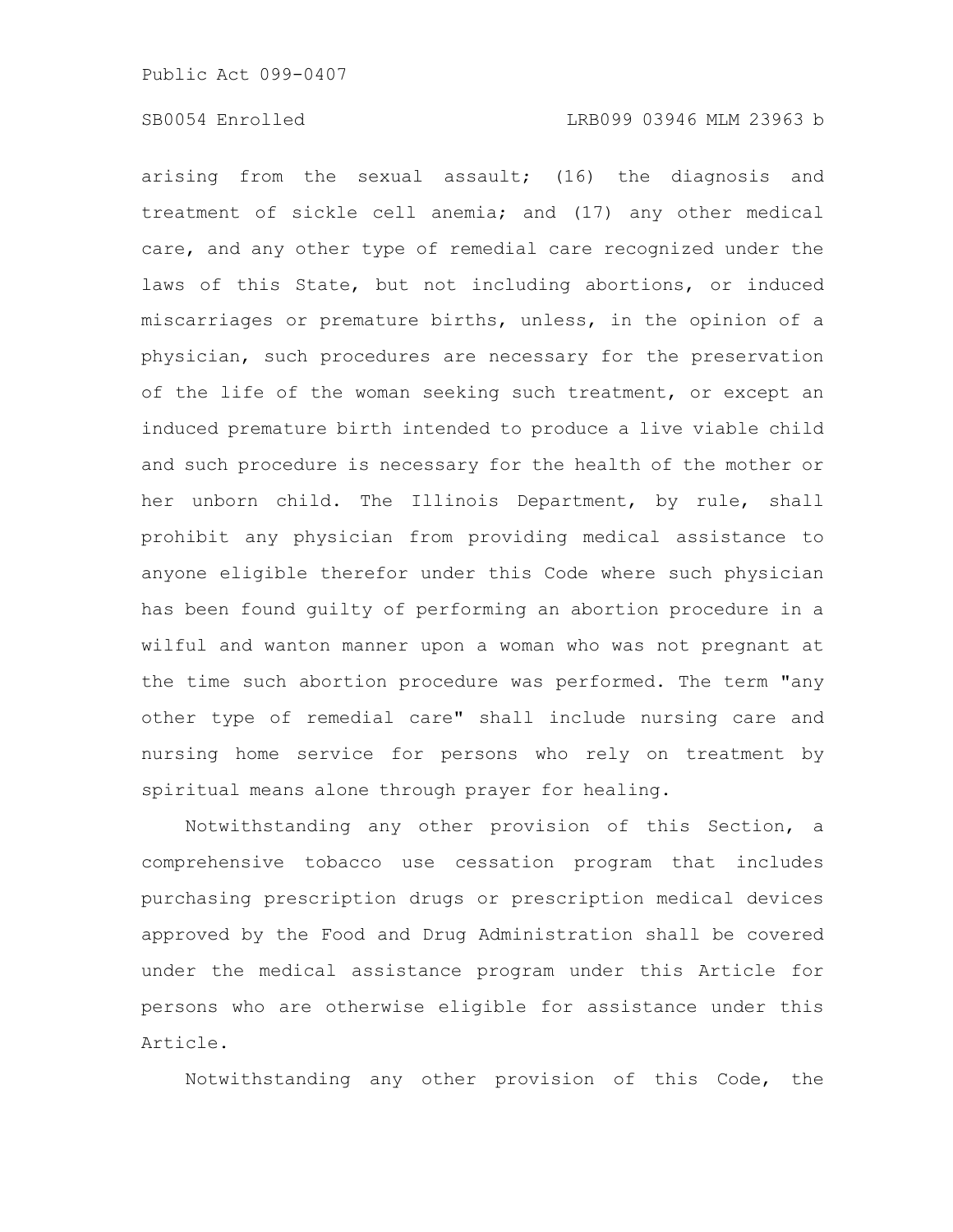Illinois Department may not require, as a condition of payment for any laboratory test authorized under this Article, that a physician's handwritten signature appear on the laboratory test order form. The Illinois Department may, however, impose other appropriate requirements regarding laboratory test order documentation.

Upon receipt of federal approval of an amendment to the Illinois Title XIX State Plan for this purpose, the Department shall authorize the Chicago Public Schools (CPS) to procure a vendor or vendors to manufacture eyeglasses for individuals enrolled in a school within the CPS system. CPS shall ensure that its vendor or vendors are enrolled as providers in the medical assistance program and in any capitated Medicaid managed care entity (MCE) serving individuals enrolled in a school within the CPS system. Under any contract procured under this provision, the vendor or vendors must serve only individuals enrolled in a school within the CPS system. Claims for services provided by CPS's vendor or vendors to recipients of benefits in the medical assistance program under this Code, the Children's Health Insurance Program, or the Covering ALL KIDS Health Insurance Program shall be submitted to the Department or the MCE in which the individual is enrolled for payment and shall be reimbursed at the Department's or the MCE's established rates or rate methodologies for eyeglasses.

On and after July 1, 2012, the Department of Healthcare and Family Services may provide the following services to persons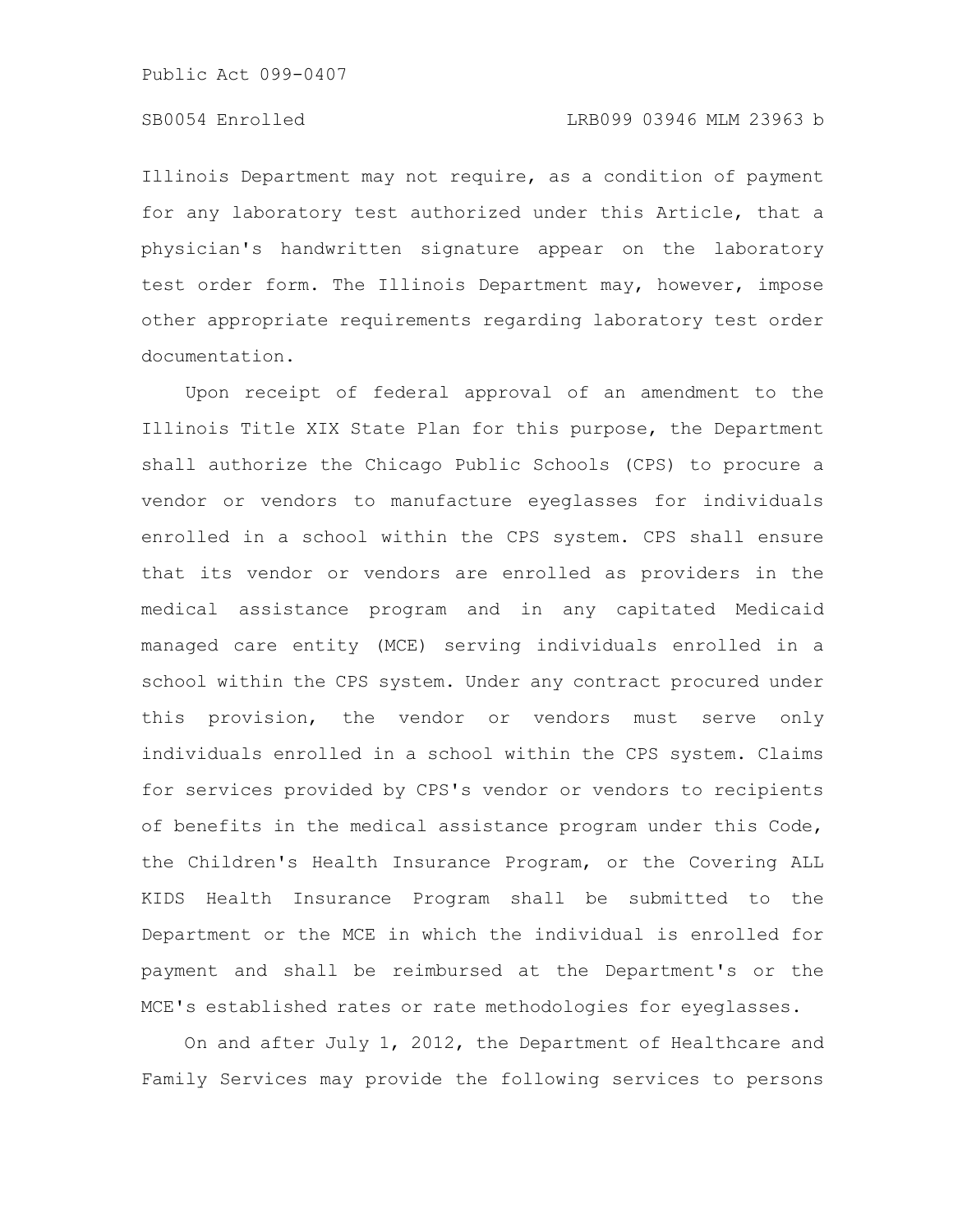#### SB0054 Enrolled LRB099 03946 MLM 23963 b

eligible for assistance under this Article who are participating in education, training or employment programs operated by the Department of Human Services as successor to the Department of Public Aid:

(1) dental services provided by or under the supervision of a dentist; and

(2) eyeglasses prescribed by a physician skilled in the diseases of the eye, or by an optometrist, whichever the person may select.

Notwithstanding any other provision of this Code and subject to federal approval, the Department may adopt rules to allow a dentist who is volunteering his or her service at no cost to render dental services through an enrolled not-for-profit health clinic without the dentist personally enrolling as a participating provider in the medical assistance program. A not-for-profit health clinic shall include a public health clinic or Federally Qualified Health Center or other enrolled provider, as determined by the Department, through which dental services covered under this Section are performed. The Department shall establish a process for payment of claims for reimbursement for covered dental services rendered under this provision.

The Illinois Department, by rule, may distinguish and classify the medical services to be provided only in accordance with the classes of persons designated in Section 5-2.

The Department of Healthcare and Family Services must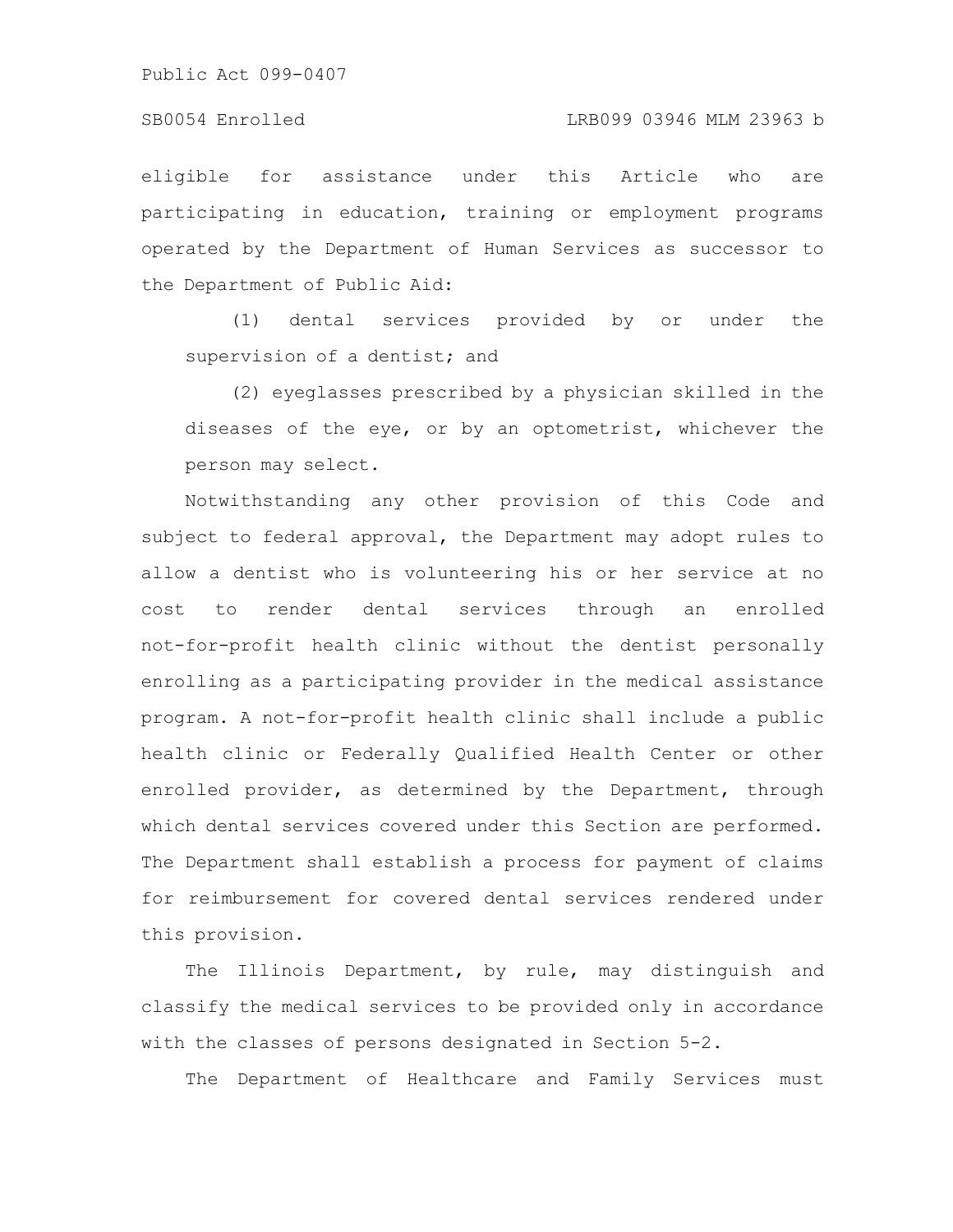### SB0054 Enrolled LRB099 03946 MLM 23963 b

provide coverage and reimbursement for amino acid-based elemental formulas, regardless of delivery method, for the diagnosis and treatment of (i) eosinophilic disorders and (ii) short bowel syndrome when the prescribing physician has issued a written order stating that the amino acid-based elemental formula is medically necessary.

The Illinois Department shall authorize the provision of, and shall authorize payment for, screening by low-dose mammography for the presence of occult breast cancer for women 35 years of age or older who are eligible for medical assistance under this Article, as follows:

(A) A baseline mammogram for women 35 to 39 years of age.

(B) An annual mammogram for women 40 years of age or older.

(C) A mammogram at the age and intervals considered medically necessary by the woman's health care provider for women under 40 years of age and having a family history of breast cancer, prior personal history of breast cancer, positive genetic testing, or other risk factors.

(D) A comprehensive ultrasound screening of an entire breast or breasts if a mammogram demonstrates heterogeneous or dense breast tissue, when medically necessary as determined by a physician licensed to practice medicine in all of its branches.

All screenings shall include a physical breast exam,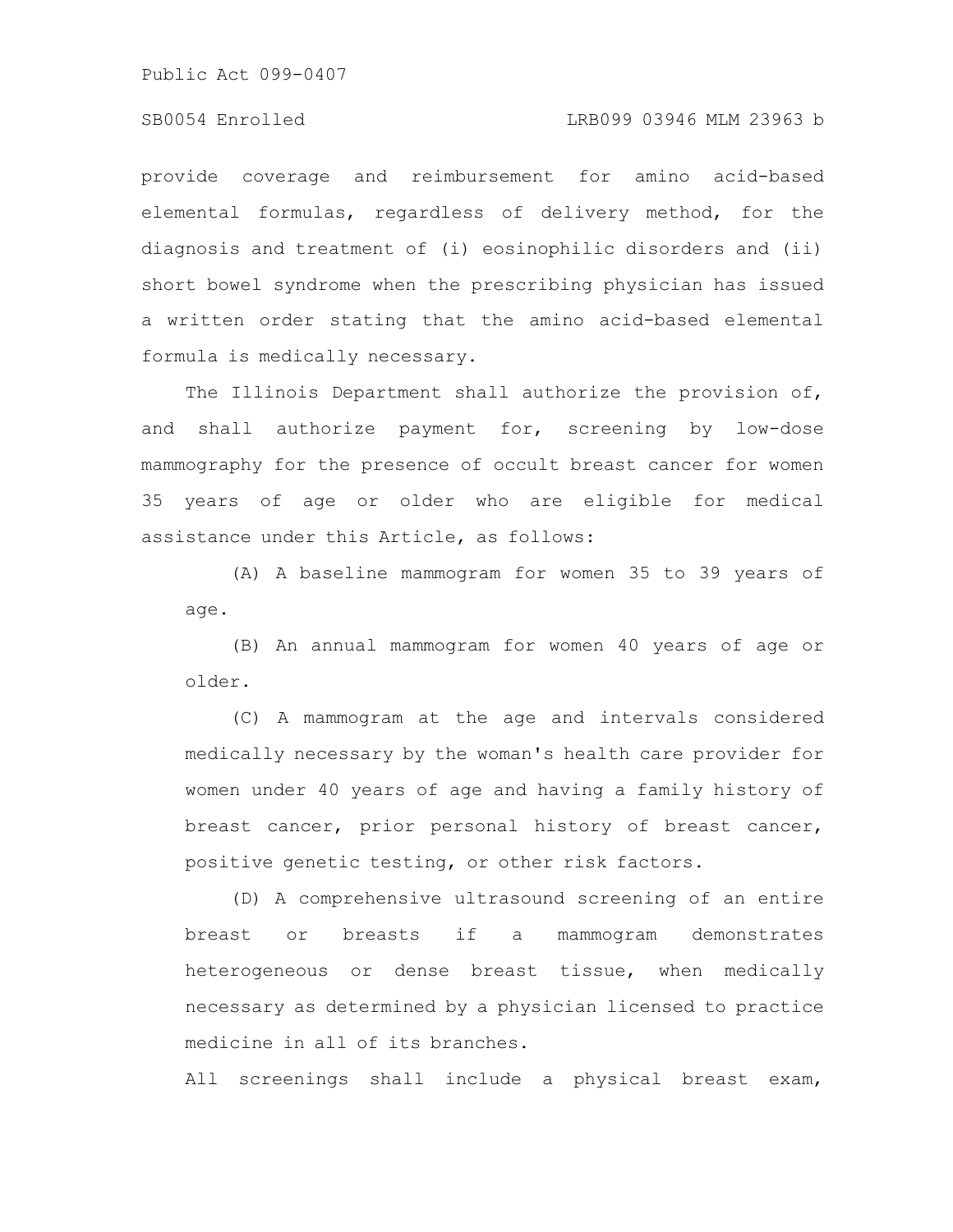### SB0054 Enrolled LRB099 03946 MLM 23963 b

instruction on self-examination and information regarding the frequency of self-examination and its value as a preventative tool. For purposes of this Section, "low-dose mammography" means the x-ray examination of the breast using equipment dedicated specifically for mammography, including the x-ray tube, filter, compression device, and image receptor, with an average radiation exposure delivery of less than one rad per breast for 2 views of an average size breast. The term also includes digital mammography and includes breast tomosynthesis. As used in this Section, the term "breast tomosynthesis" means a radiologic procedure that involves the acquisition of projection images over the stationary breast to produce cross-sectional digital three-dimensional images of the breast.

On and after January 1, 2012, providers participating in a quality improvement program approved by the Department shall be reimbursed for screening and diagnostic mammography at the same rate as the Medicare program's rates, including the increased reimbursement for digital mammography.

The Department shall convene an expert panel including representatives of hospitals, free-standing mammography facilities, and doctors, including radiologists, to establish quality standards.

Subject to federal approval, the Department shall establish a rate methodology for mammography at federally qualified health centers and other encounter-rate clinics.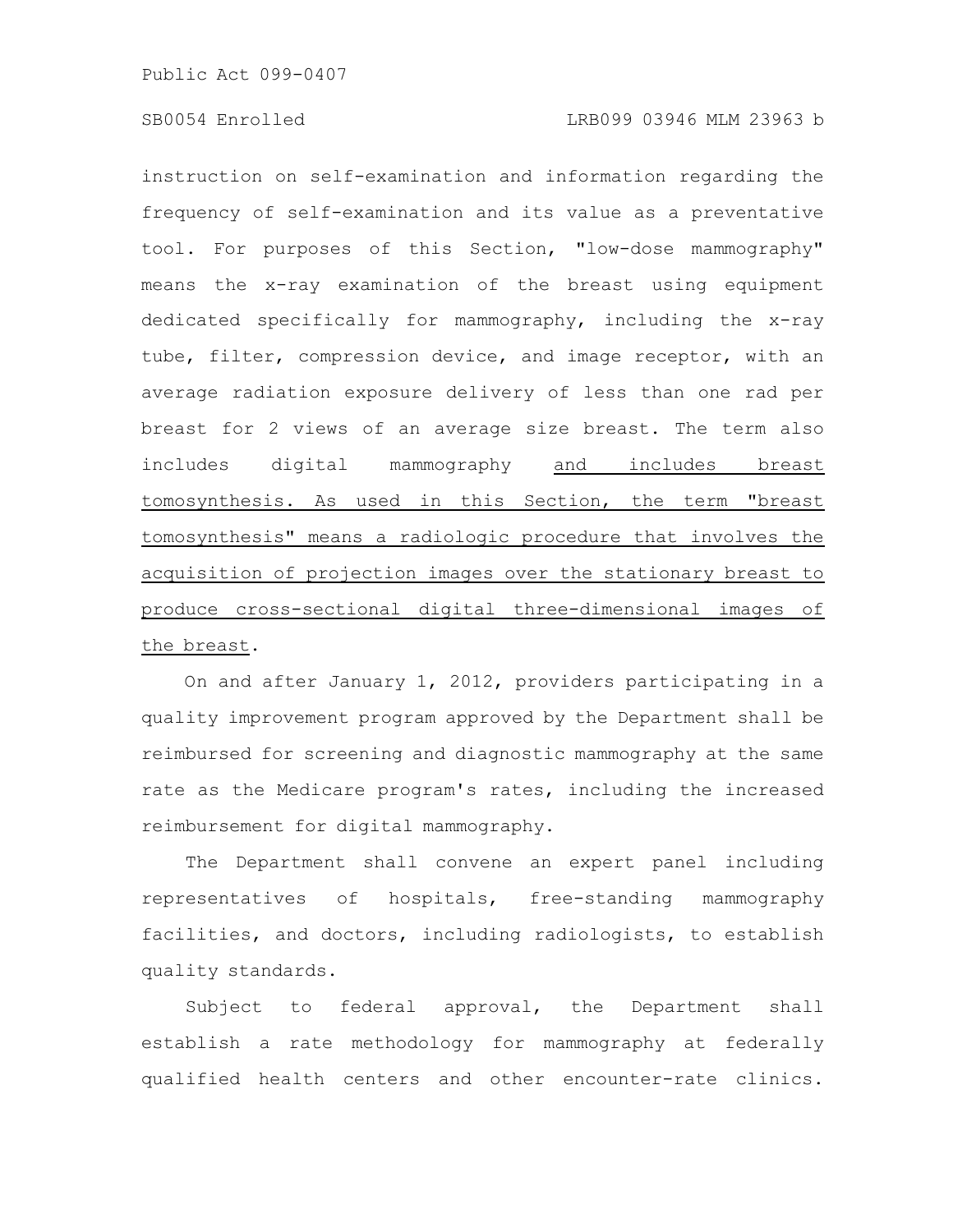These clinics or centers may also collaborate with other hospital-based mammography facilities.

The Department shall establish a methodology to remind women who are age-appropriate for screening mammography, but who have not received a mammogram within the previous 18 months, of the importance and benefit of screening mammography.

The Department shall establish a performance goal for primary care providers with respect to their female patients over age 40 receiving an annual mammogram. This performance goal shall be used to provide additional reimbursement in the form of a quality performance bonus to primary care providers who meet that goal.

The Department shall devise a means of case-managing or patient navigation for beneficiaries diagnosed with breast cancer. This program shall initially operate as a pilot program in areas of the State with the highest incidence of mortality related to breast cancer. At least one pilot program site shall be in the metropolitan Chicago area and at least one site shall be outside the metropolitan Chicago area. An evaluation of the pilot program shall be carried out measuring health outcomes and cost of care for those served by the pilot program compared to similarly situated patients who are not served by the pilot program.

Any medical or health care provider shall immediately recommend, to any pregnant woman who is being provided prenatal services and is suspected of drug abuse or is addicted as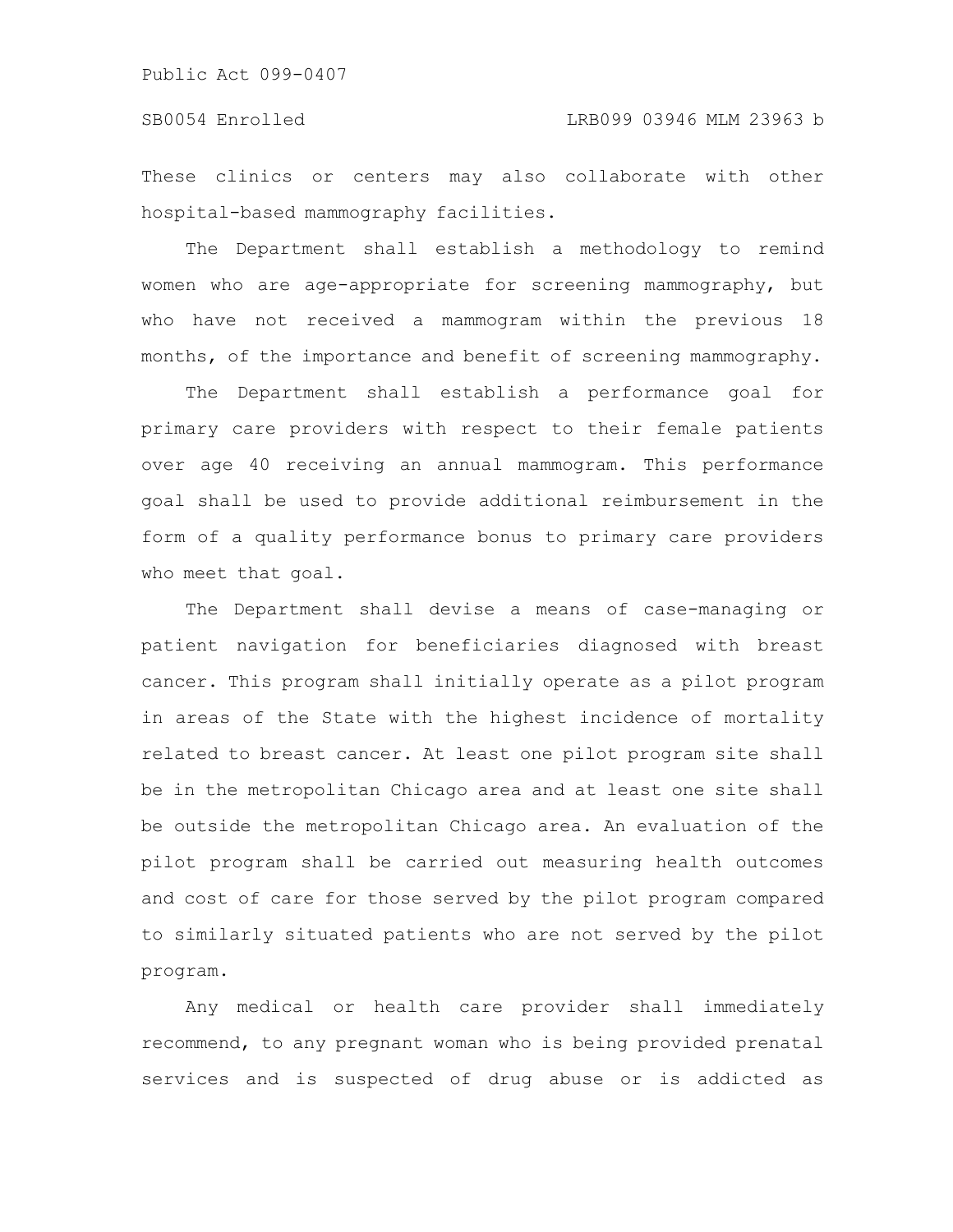### SB0054 Enrolled LRB099 03946 MLM 23963 b

defined in the Alcoholism and Other Drug Abuse and Dependency Act, referral to a local substance abuse treatment provider licensed by the Department of Human Services or to a licensed hospital which provides substance abuse treatment services. The Department of Healthcare and Family Services shall assure coverage for the cost of treatment of the drug abuse or addiction for pregnant recipients in accordance with the Illinois Medicaid Program in conjunction with the Department of Human Services.

All medical providers providing medical assistance to pregnant women under this Code shall receive information from the Department on the availability of services under the Drug Free Families with a Future or any comparable program providing case management services for addicted women, including information on appropriate referrals for other social services that may be needed by addicted women in addition to treatment for addiction.

The Illinois Department, in cooperation with the Departments of Human Services (as successor to the Department of Alcoholism and Substance Abuse) and Public Health, through a public awareness campaign, may provide information concerning treatment for alcoholism and drug abuse and addiction, prenatal health care, and other pertinent programs directed at reducing the number of drug-affected infants born to recipients of medical assistance.

Neither the Department of Healthcare and Family Services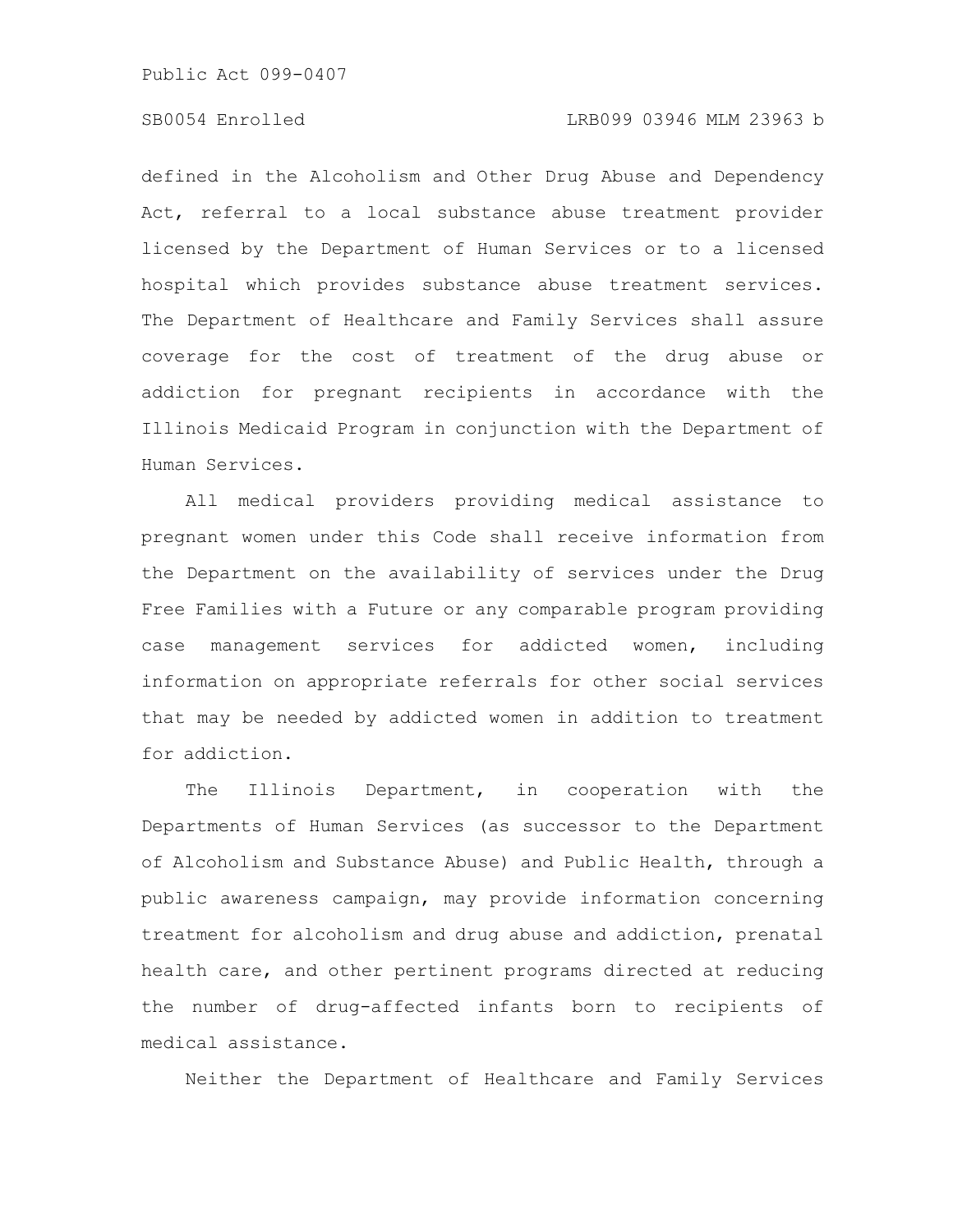nor the Department of Human Services shall sanction the recipient solely on the basis of her substance abuse.

The Illinois Department shall establish such regulations governing the dispensing of health services under this Article as it shall deem appropriate. The Department should seek the advice of formal professional advisory committees appointed by the Director of the Illinois Department for the purpose of providing regular advice on policy and administrative matters, information dissemination and educational activities for medical and health care providers, and consistency in procedures to the Illinois Department.

The Illinois Department may develop and contract with Partnerships of medical providers to arrange medical services for persons eligible under Section 5-2 of this Code. Implementation of this Section may be by demonstration projects in certain geographic areas. The Partnership shall be represented by a sponsor organization. The Department, by rule, shall develop qualifications for sponsors of Partnerships. Nothing in this Section shall be construed to require that the sponsor organization be a medical organization.

The sponsor must negotiate formal written contracts with medical providers for physician services, inpatient and outpatient hospital care, home health services, treatment for alcoholism and substance abuse, and other services determined necessary by the Illinois Department by rule for delivery by Partnerships. Physician services must include prenatal and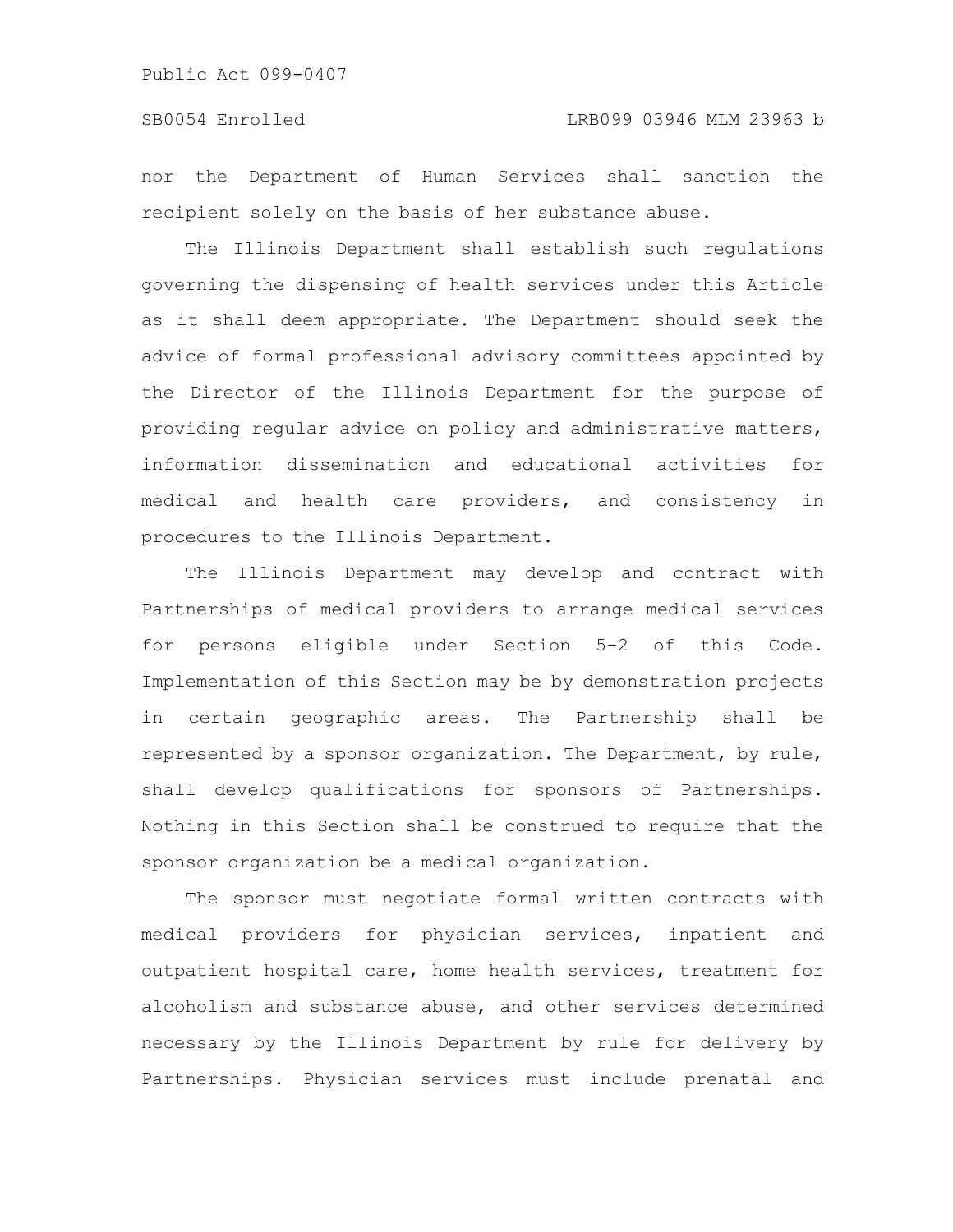obstetrical care. The Illinois Department shall reimburse medical services delivered by Partnership providers to clients in target areas according to provisions of this Article and the Illinois Health Finance Reform Act, except that:

(1) Physicians participating in a Partnership and providing certain services, which shall be determined by the Illinois Department, to persons in areas covered by the Partnership may receive an additional surcharge for such services.

(2) The Department may elect to consider and negotiate financial incentives to encourage the development of Partnerships and the efficient delivery of medical care.

(3) Persons receiving medical services through Partnerships may receive medical and case management services above the level usually offered through the medical assistance program.

Medical providers shall be required to meet certain qualifications to participate in Partnerships to ensure the delivery of high quality medical services. These qualifications shall be determined by rule of the Illinois Department and may be higher than qualifications for participation in the medical assistance program. Partnership sponsors may prescribe reasonable additional qualifications for participation by medical providers, only with the prior written approval of the Illinois Department.

Nothing in this Section shall limit the free choice of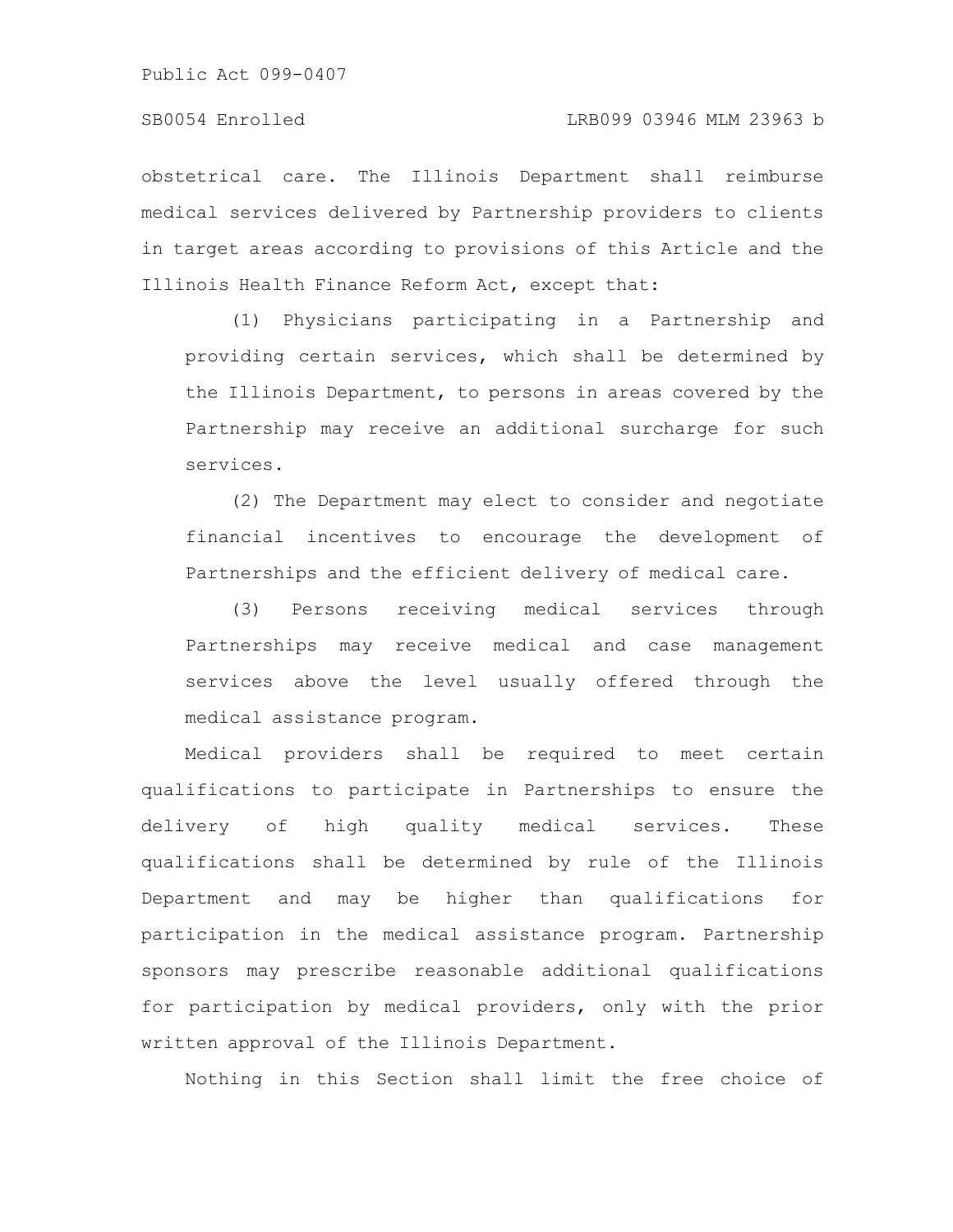### SB0054 Enrolled LRB099 03946 MLM 23963 b

practitioners, hospitals, and other providers of medical services by clients. In order to ensure patient freedom of choice, the Illinois Department shall immediately promulgate all rules and take all other necessary actions so that provided services may be accessed from therapeutically certified optometrists to the full extent of the Illinois Optometric Practice Act of 1987 without discriminating between service providers.

The Department shall apply for a waiver from the United States Health Care Financing Administration to allow for the implementation of Partnerships under this Section.

The Illinois Department shall require health care providers to maintain records that document the medical care and services provided to recipients of Medical Assistance under this Article. Such records must be retained for a period of not less than 6 years from the date of service or as provided by applicable State law, whichever period is longer, except that if an audit is initiated within the required retention period then the records must be retained until the audit is completed and every exception is resolved. The Illinois Department shall require health care providers to make available, when authorized by the patient, in writing, the medical records in a timely fashion to other health care providers who are treating or serving persons eligible for Medical Assistance under this Article. All dispensers of medical services shall be required to maintain and retain business and professional records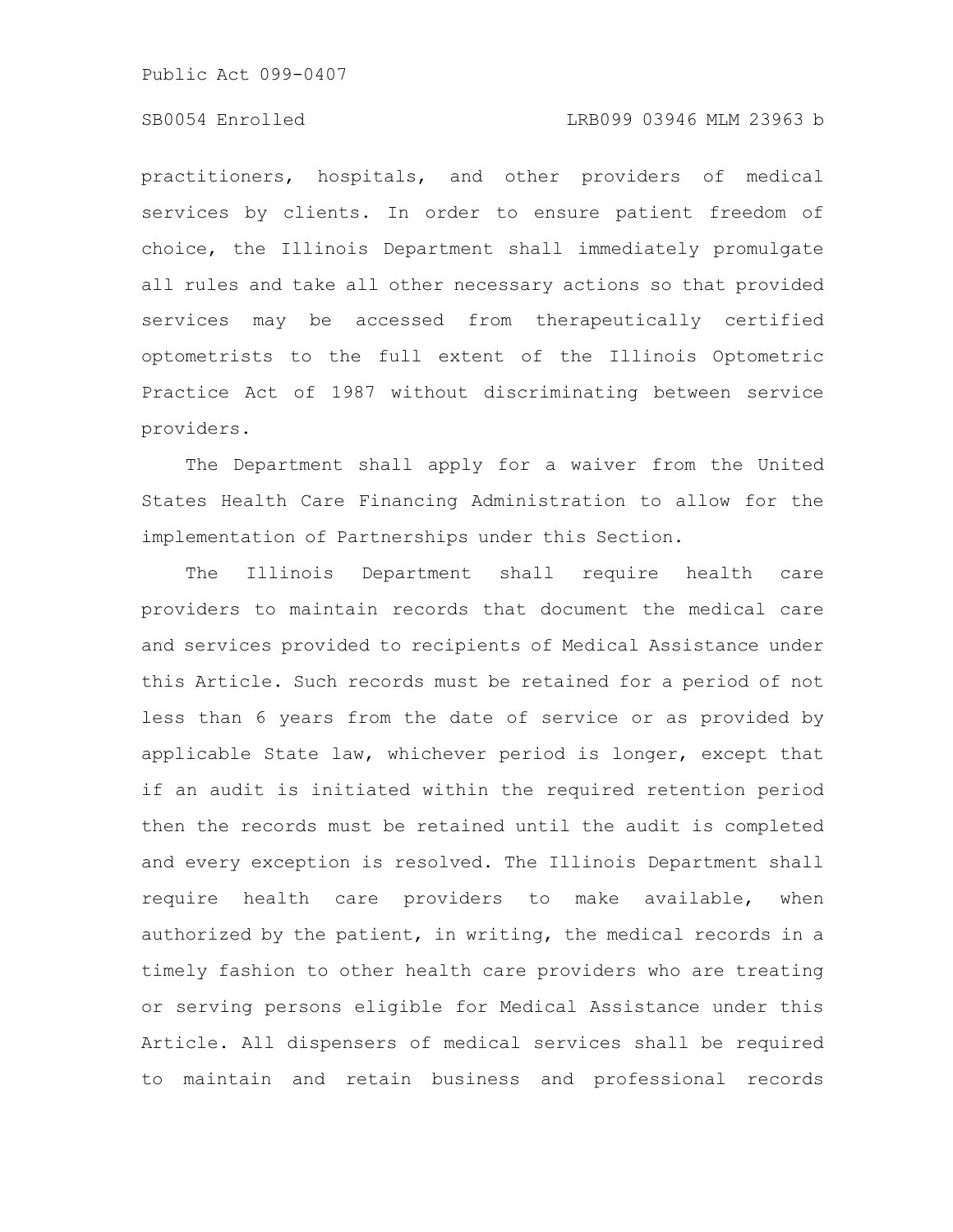sufficient to fully and accurately document the nature, scope, details and receipt of the health care provided to persons eligible for medical assistance under this Code, in accordance with regulations promulgated by the Illinois Department. The rules and regulations shall require that proof of the receipt of prescription drugs, dentures, prosthetic devices and eyeglasses by eligible persons under this Section accompany each claim for reimbursement submitted by the dispenser of such medical services. No such claims for reimbursement shall be approved for payment by the Illinois Department without such proof of receipt, unless the Illinois Department shall have put into effect and shall be operating a system of post-payment audit and review which shall, on a sampling basis, be deemed adequate by the Illinois Department to assure that such drugs, dentures, prosthetic devices and eyeglasses for which payment is being made are actually being received by eligible recipients. Within 90 days after the effective date of this amendatory Act of 1984, the Illinois Department shall establish a current list of acquisition costs for all prosthetic devices and any other items recognized as medical equipment and supplies reimbursable under this Article and shall update such list on a quarterly basis, except that the acquisition costs of all prescription drugs shall be updated no less frequently than every 30 days as required by Section 5-5.12.

The rules and regulations of the Illinois Department shall require that a written statement including the required opinion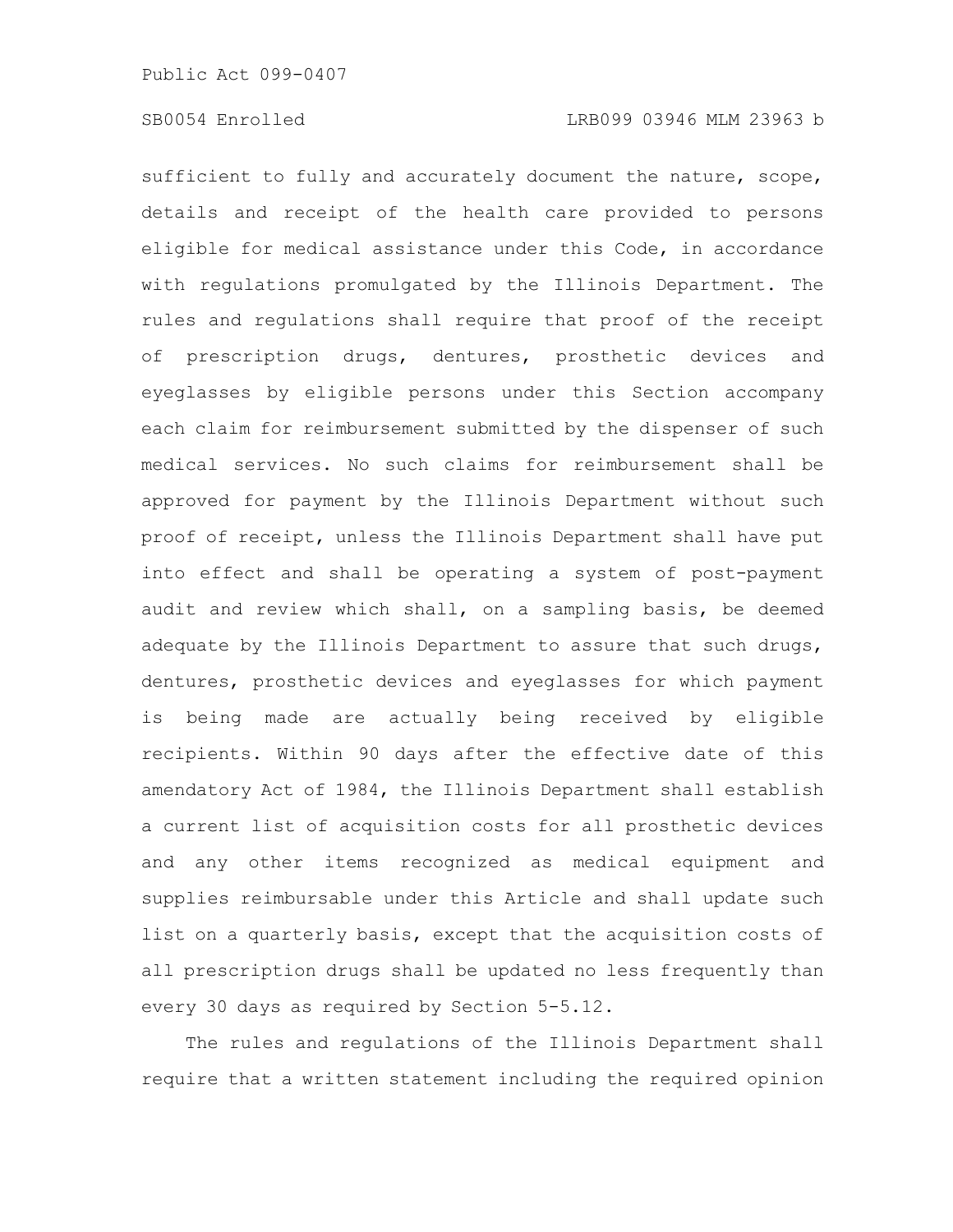of a physician shall accompany any claim for reimbursement for abortions, or induced miscarriages or premature births. This statement shall indicate what procedures were used in providing such medical services.

Notwithstanding any other law to the contrary, the Illinois Department shall, within 365 days after July 22, 2013 $\tau$  (the effective date of Public Act 98-104), establish procedures to permit skilled care facilities licensed under the Nursing Home Care Act to submit monthly billing claims for reimbursement purposes. Following development of these procedures, the Department shall have an additional 365 days to test the viability of the new system and to ensure that any necessary operational or structural changes to its information technology platforms are implemented.

Notwithstanding any other law to the contrary, the Illinois Department shall, within 365 days after August 15, 2014 (the effective date of Public Act 98-963) this amendatory Act of the 98th General Assembly, establish procedures to permit ID/DD facilities licensed under the ID/DD Community Care Act to submit monthly billing claims for reimbursement purposes. Following development of these procedures, the Department shall have an additional 365 days to test the viability of the new system and to ensure that any necessary operational or structural changes to its information technology platforms are implemented.

The Illinois Department shall require all dispensers of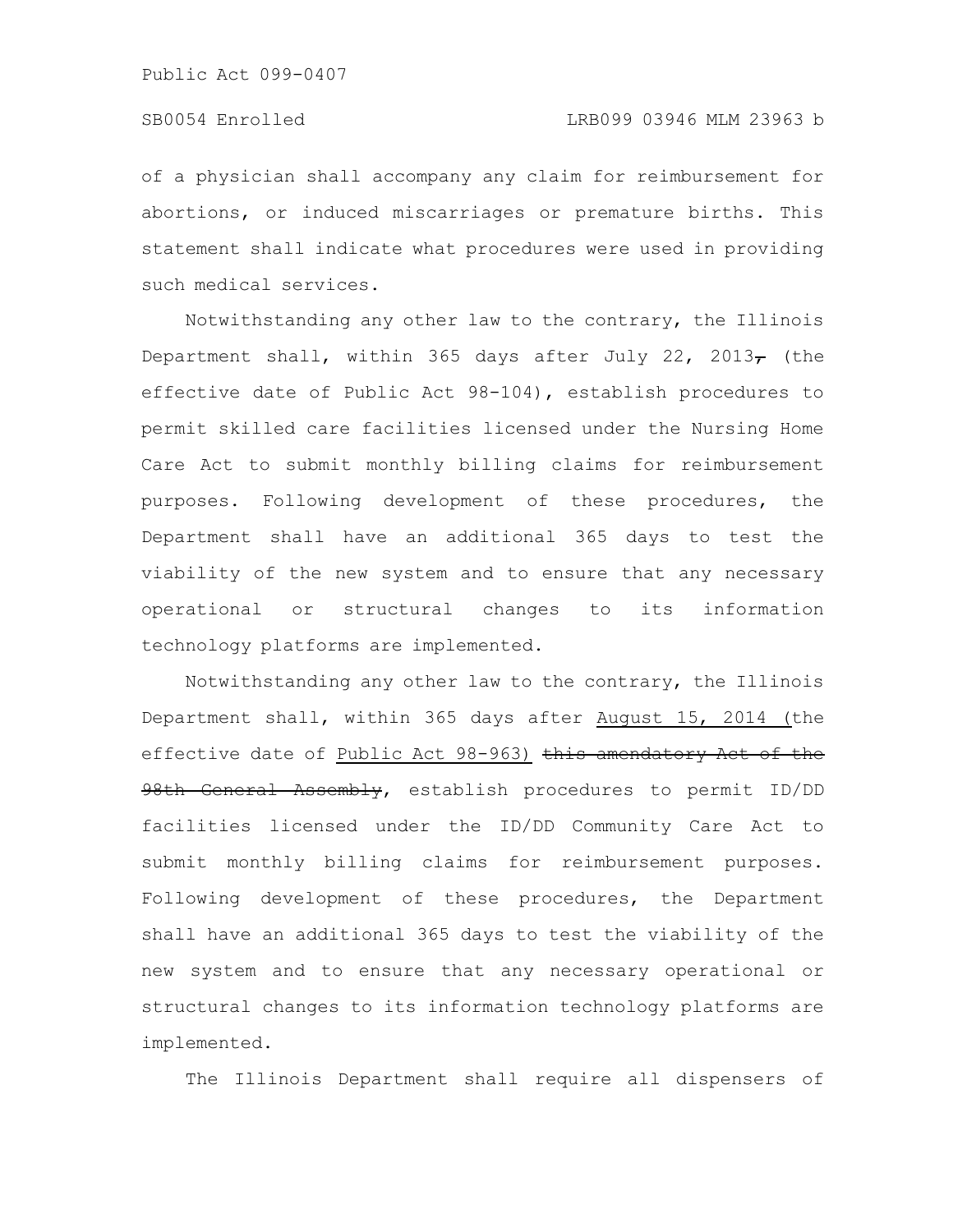### SB0054 Enrolled LRB099 03946 MLM 23963 b

medical services, other than an individual practitioner or group of practitioners, desiring to participate in the Medical Assistance program established under this Article to disclose all financial, beneficial, ownership, equity, surety or other interests in any and all firms, corporations, partnerships, associations, business enterprises, joint ventures, agencies, institutions or other legal entities providing any form of health care services in this State under this Article.

The Illinois Department may require that all dispensers of medical services desiring to participate in the medical assistance program established under this Article disclose, under such terms and conditions as the Illinois Department may by rule establish, all inquiries from clients and attorneys regarding medical bills paid by the Illinois Department, which inquiries could indicate potential existence of claims or liens for the Illinois Department.

Enrollment of a vendor shall be subject to a provisional period and shall be conditional for one year. During the period of conditional enrollment, the Department may terminate the vendor's eligibility to participate in, or may disenroll the vendor from, the medical assistance program without cause. Unless otherwise specified, such termination of eligibility or disenrollment is not subject to the Department's hearing process. However, a disenrolled vendor may reapply without penalty.

The Department has the discretion to limit the conditional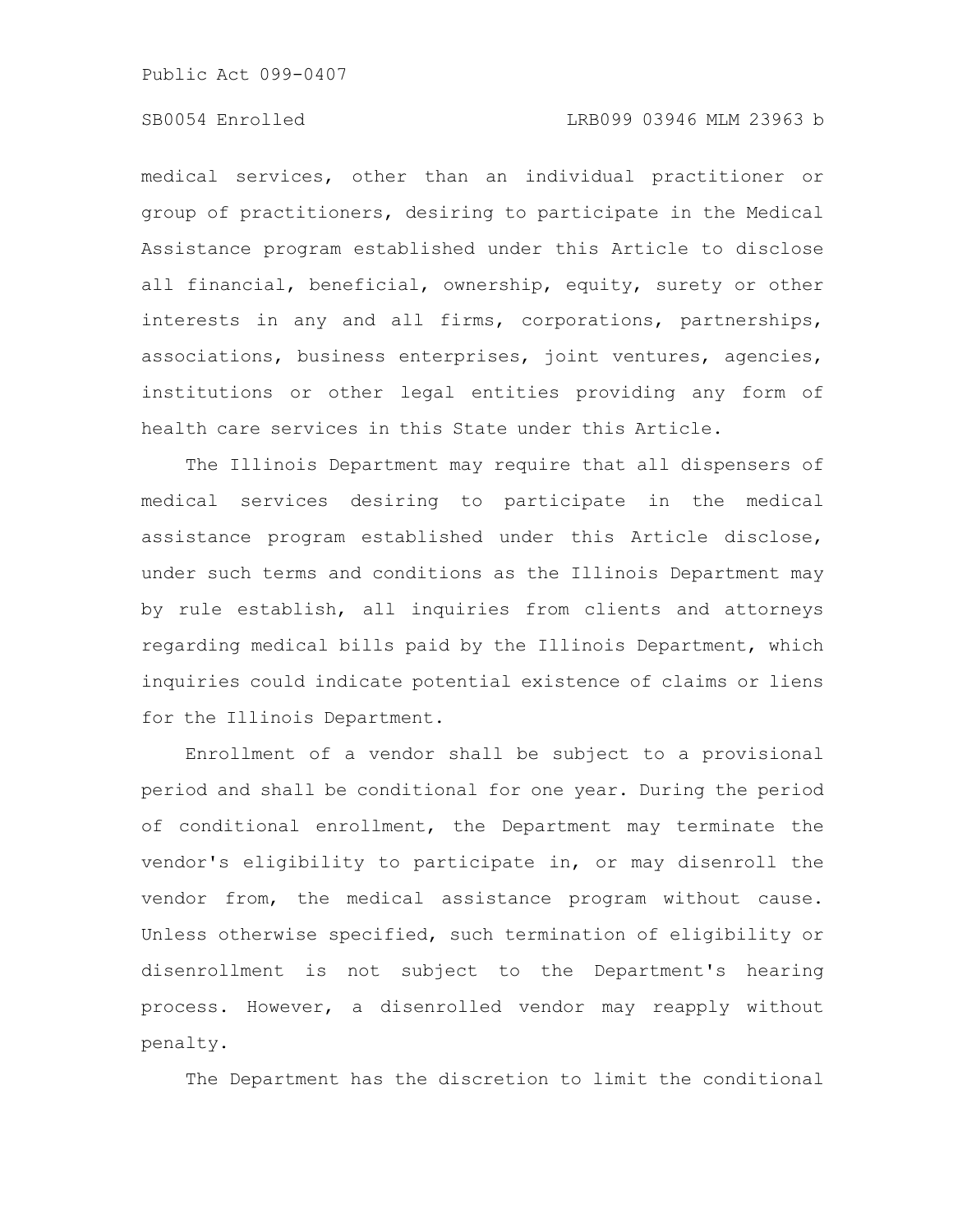enrollment period for vendors based upon category of risk of the vendor.

Prior to enrollment and during the conditional enrollment period in the medical assistance program, all vendors shall be subject to enhanced oversight, screening, and review based on the risk of fraud, waste, and abuse that is posed by the category of risk of the vendor. The Illinois Department shall establish the procedures for oversight, screening, and review, which may include, but need not be limited to: criminal and financial background checks; fingerprinting; license, certification, and authorization verifications; unscheduled or unannounced site visits; database checks; prepayment audit reviews; audits; payment caps; payment suspensions; and other screening as required by federal or State law.

The Department shall define or specify the following: (i) by provider notice, the "category of risk of the vendor" for each type of vendor, which shall take into account the level of screening applicable to a particular category of vendor under federal law and regulations; (ii) by rule or provider notice, the maximum length of the conditional enrollment period for each category of risk of the vendor; and (iii) by rule, the hearing rights, if any, afforded to a vendor in each category of risk of the vendor that is terminated or disenrolled during the conditional enrollment period.

To be eligible for payment consideration, a vendor's payment claim or bill, either as an initial claim or as a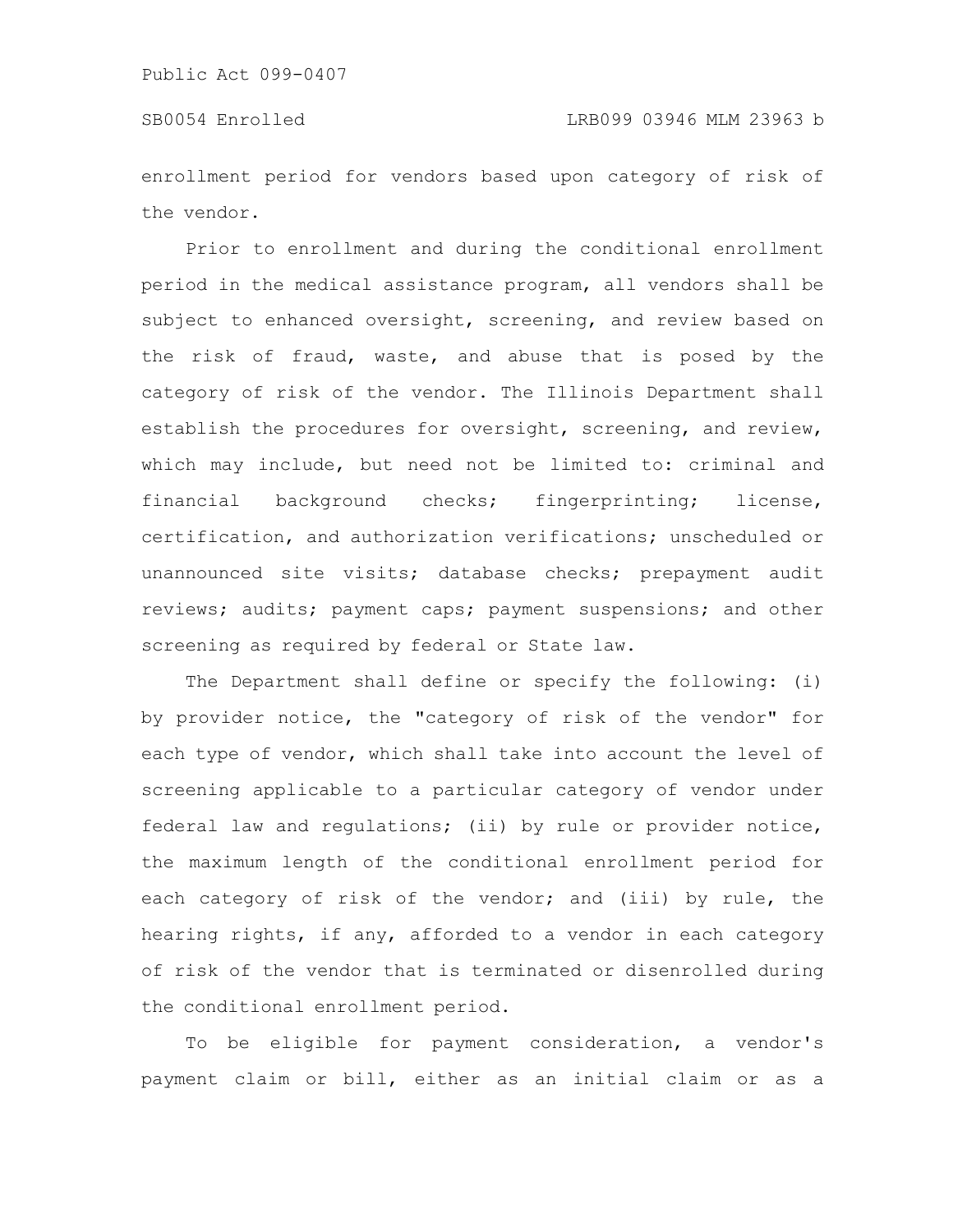resubmitted claim following prior rejection, must be received by the Illinois Department, or its fiscal intermediary, no later than 180 days after the latest date on the claim on which medical goods or services were provided, with the following exceptions:

(1) In the case of a provider whose enrollment is in process by the Illinois Department, the 180-day period shall not begin until the date on the written notice from the Illinois Department that the provider enrollment is complete.

(2) In the case of errors attributable to the Illinois Department or any of its claims processing intermediaries which result in an inability to receive, process, or adjudicate a claim, the 180-day period shall not begin until the provider has been notified of the error.

(3) In the case of a provider for whom the Illinois Department initiates the monthly billing process.

(4) In the case of a provider operated by a unit of local government with a population exceeding 3,000,000 when local government funds finance federal participation for claims payments.

For claims for services rendered during a period for which a recipient received retroactive eligibility, claims must be filed within 180 days after the Department determines the applicant is eligible. For claims for which the Illinois Department is not the primary payer, claims must be submitted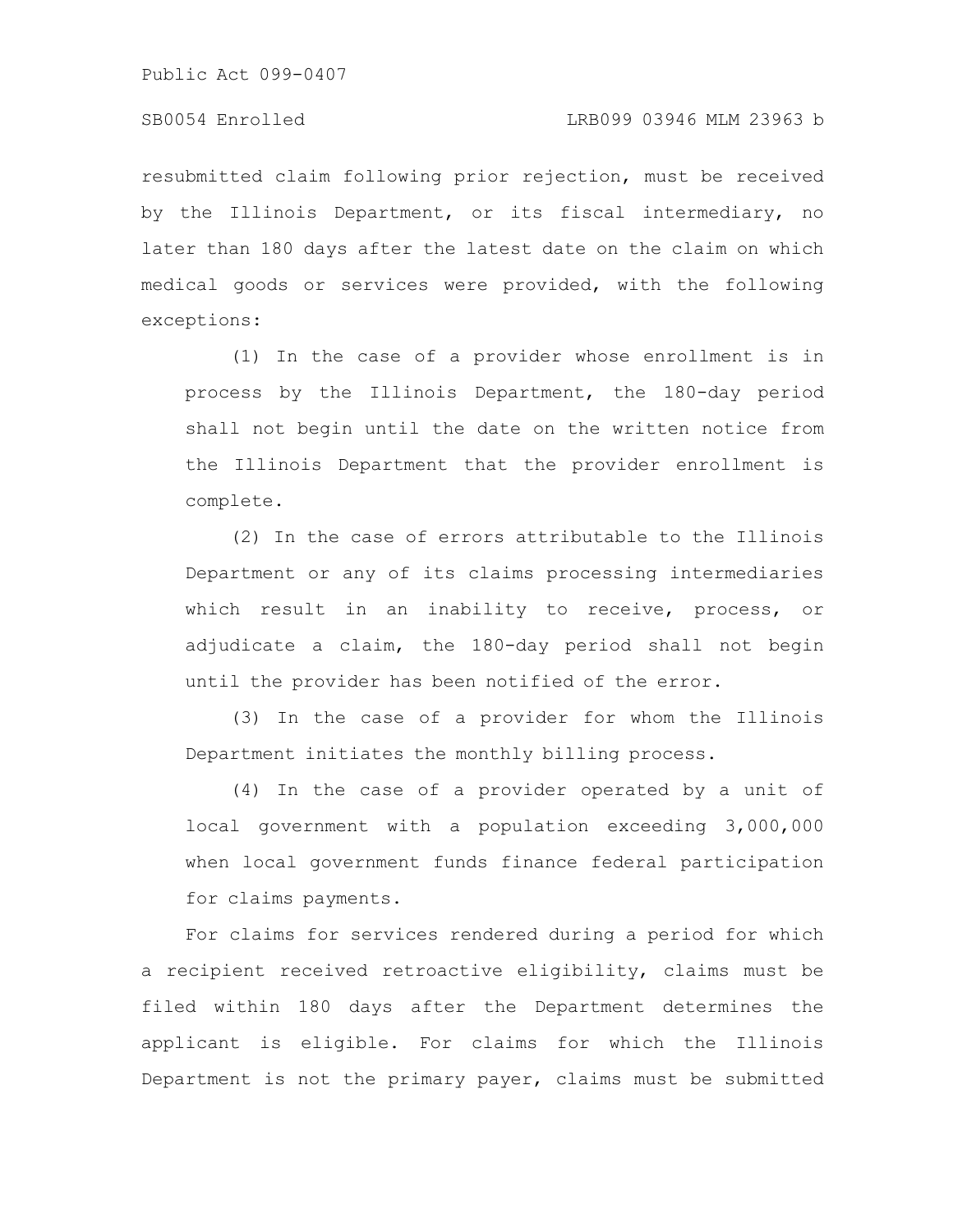to the Illinois Department within 180 days after the final adjudication by the primary payer.

In the case of long term care facilities, within 5 days of receipt by the facility of required prescreening information, data for new admissions shall be entered into the Medical Electronic Data Interchange (MEDI) or the Recipient Eligibility Verification (REV) System or successor system, and within 15 days of receipt by the facility of required prescreening information, admission documents shall be submitted through MEDI or REV or shall be submitted directly to the Department of Human Services using required admission forms. Effective September 1, 2014, admission documents, including all prescreening information, must be submitted through MEDI or REV. Confirmation numbers assigned to an accepted transaction shall be retained by a facility to verify timely submittal. Once an admission transaction has been completed, all resubmitted claims following prior rejection are subject to receipt no later than 180 days after the admission transaction has been completed.

Claims that are not submitted and received in compliance with the foregoing requirements shall not be eligible for payment under the medical assistance program, and the State shall have no liability for payment of those claims.

To the extent consistent with applicable information and privacy, security, and disclosure laws, State and federal agencies and departments shall provide the Illinois Department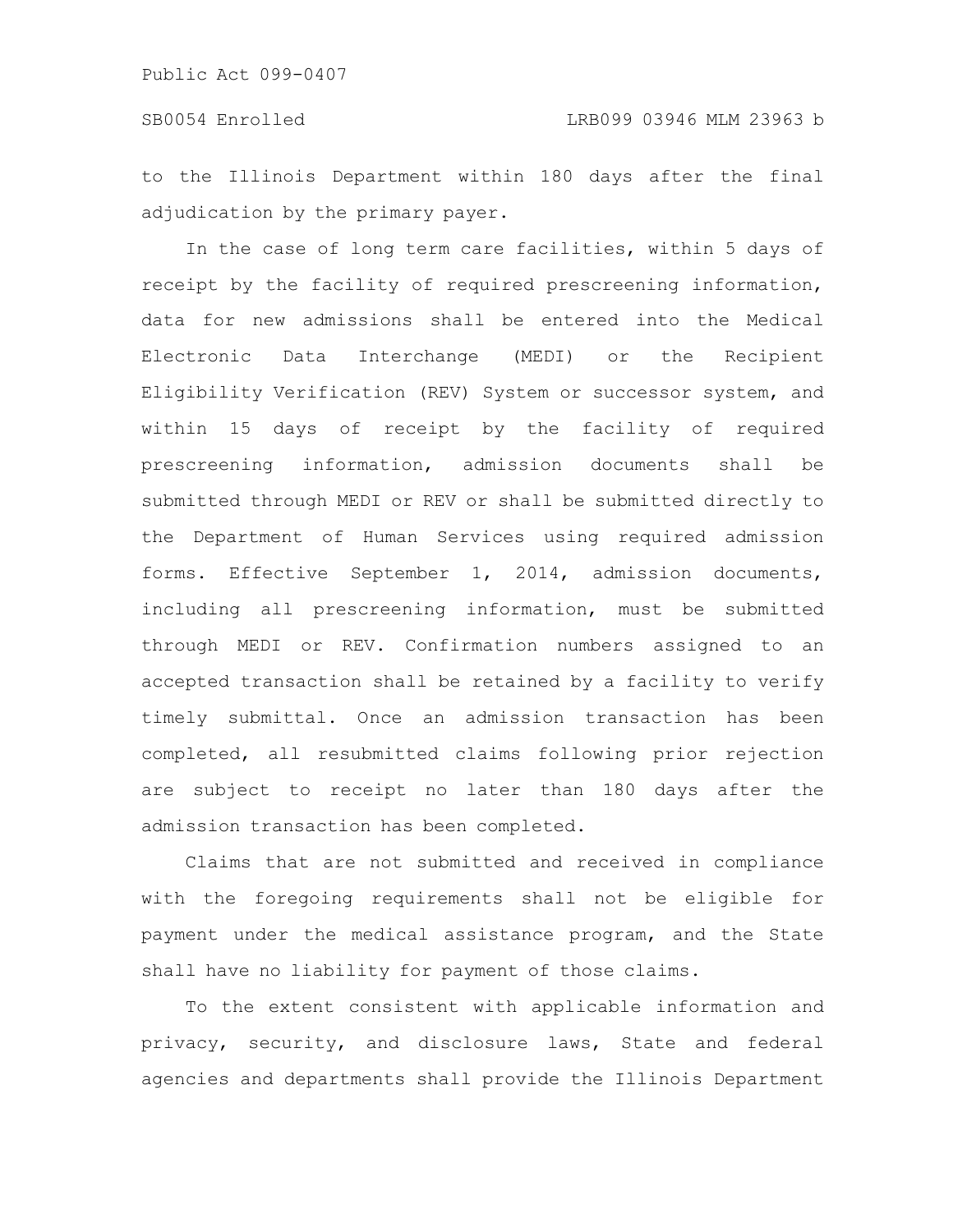## SB0054 Enrolled LRB099 03946 MLM 23963 b

access to confidential and other information and data necessary to perform eligibility and payment verifications and other Illinois Department functions. This includes, but is not limited to: information pertaining to licensure; certification; earnings; immigration status; citizenship; wage reporting; unearned and earned income; pension income; employment; supplemental security income; social security numbers; National Provider Identifier (NPI) numbers; the National Practitioner Data Bank (NPDB); program and agency exclusions; taxpayer identification numbers; tax delinquency; corporate information; and death records.

The Illinois Department shall enter into agreements with State agencies and departments, and is authorized to enter into agreements with federal agencies and departments, under which such agencies and departments shall share data necessary for medical assistance program integrity functions and oversight. The Illinois Department shall develop, in cooperation with other State departments and agencies, and in compliance with applicable federal laws and regulations, appropriate and effective methods to share such data. At a minimum, and to the extent necessary to provide data sharing, the Illinois Department shall enter into agreements with State agencies and departments, and is authorized to enter into agreements with federal agencies and departments, including but not limited to: the Secretary of State; the Department of Revenue; the Department of Public Health; the Department of Human Services;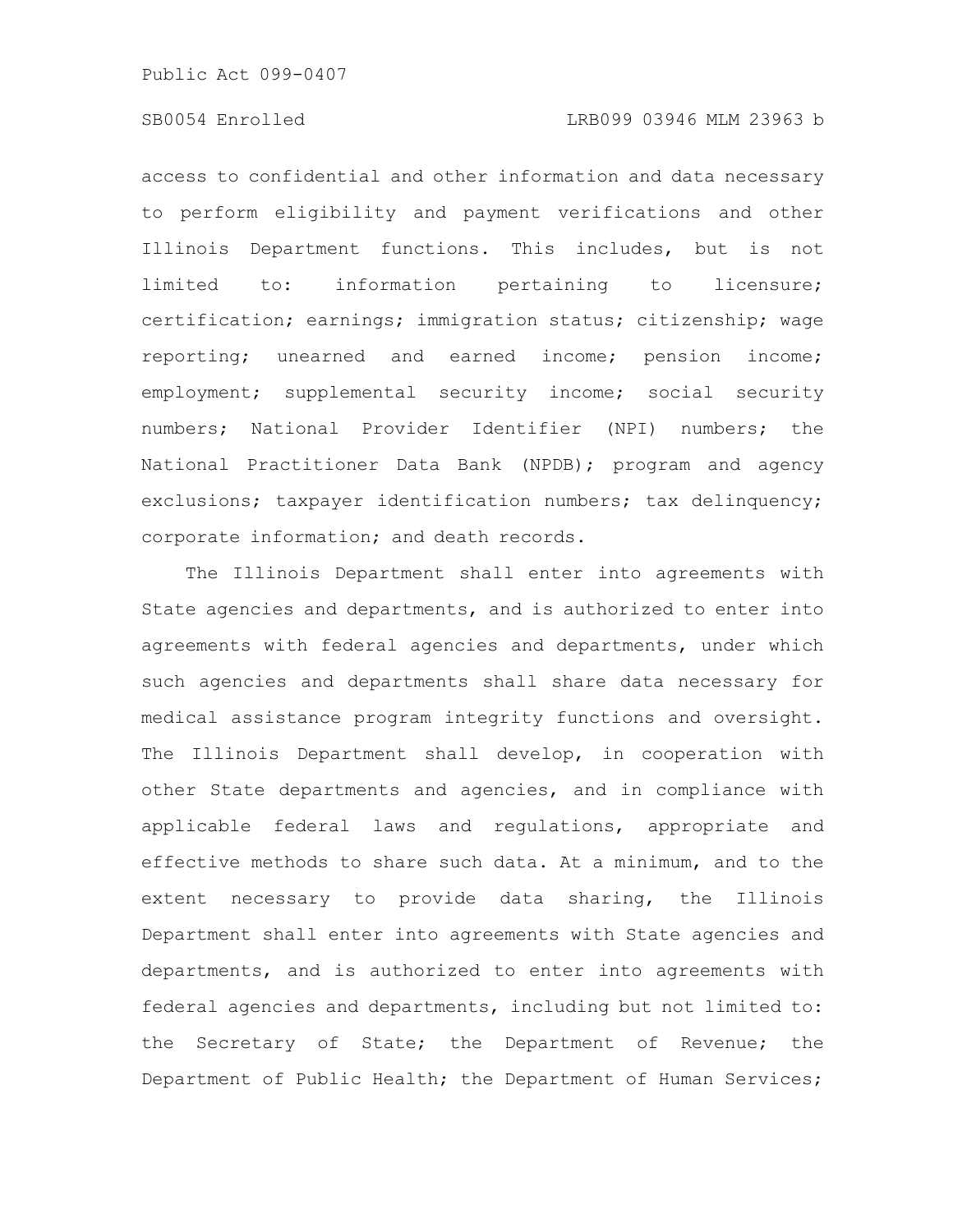and the Department of Financial and Professional Regulation.

Beginning in fiscal year 2013, the Illinois Department shall set forth a request for information to identify the benefits of a pre-payment, post-adjudication, and post-edit claims system with the goals of streamlining claims processing and provider reimbursement, reducing the number of pending or rejected claims, and helping to ensure a more transparent adjudication process through the utilization of: (i) provider data verification and provider screening technology; and (ii) clinical code editing; and (iii) pre-pay, pre- or post-adjudicated predictive modeling with an integrated case management system with link analysis. Such a request for information shall not be considered as a request for proposal or as an obligation on the part of the Illinois Department to take any action or acquire any products or services.

The Illinois Department shall establish policies, procedures, standards and criteria by rule for the acquisition, repair and replacement of orthotic and prosthetic devices and durable medical equipment. Such rules shall provide, but not be limited to, the following services: (1) immediate repair or replacement of such devices by recipients; and (2) rental, lease, purchase or lease-purchase of durable medical equipment in a cost-effective manner, taking into consideration the recipient's medical prognosis, the extent of the recipient's needs, and the requirements and costs for maintaining such equipment. Subject to prior approval, such rules shall enable a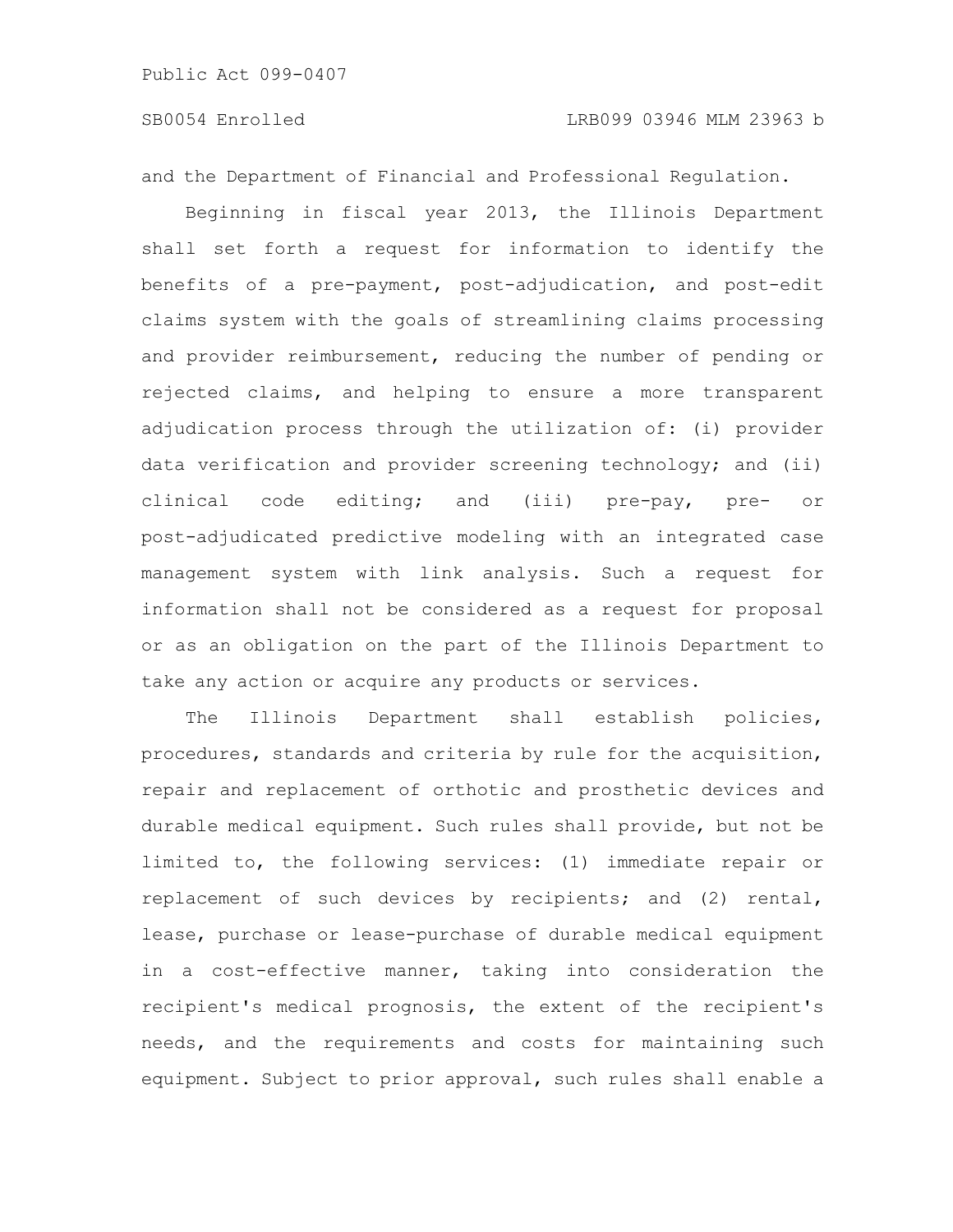recipient to temporarily acquire and use alternative or substitute devices or equipment pending repairs or replacements of any device or equipment previously authorized for such recipient by the Department.

The Department shall execute, relative to the nursing home prescreening project, written inter-agency agreements with the Department of Human Services and the Department on Aging, to effect the following: (i) intake procedures and common eligibility criteria for those persons who are receiving non-institutional services; and (ii) the establishment and development of non-institutional services in areas of the State where they are not currently available or are undeveloped; and (iii) notwithstanding any other provision of law, subject to federal approval, on and after July 1, 2012, an increase in the determination of need (DON) scores from 29 to 37 for applicants for institutional and home and community-based long term care; if and only if federal approval is not granted, the Department may, in conjunction with other affected agencies, implement utilization controls or changes in benefit packages to effectuate a similar savings amount for this population; and (iv) no later than July 1, 2013, minimum level of care eligibility criteria for institutional and home and community-based long term care; and (v) no later than October 1, 2013, establish procedures to permit long term care providers access to eligibility scores for individuals with an admission date who are seeking or receiving services from the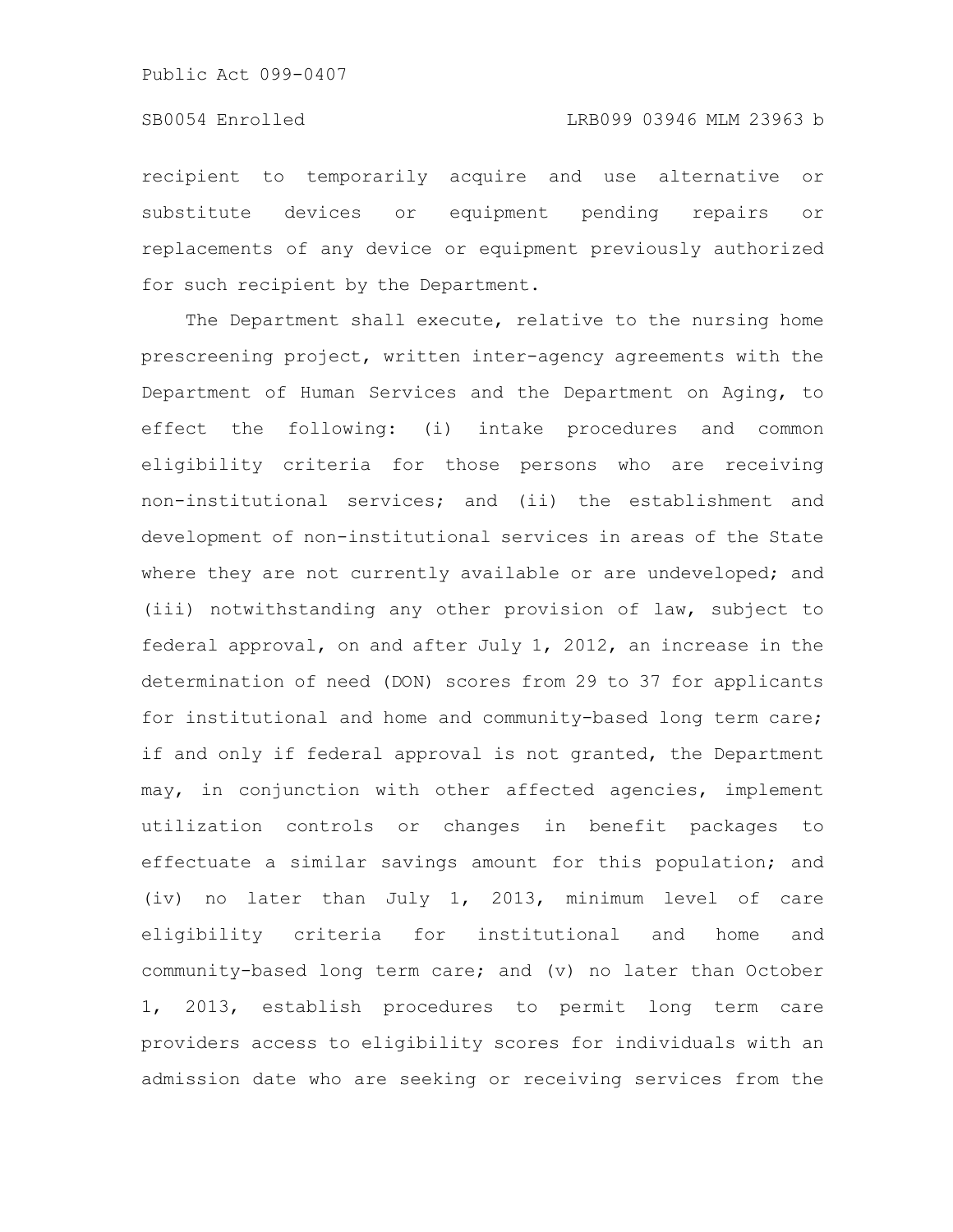### SB0054 Enrolled LRB099 03946 MLM 23963 b

long term care provider. In order to select the minimum level of care eligibility criteria, the Governor shall establish a workgroup that includes affected agency representatives and stakeholders representing the institutional and home and community-based long term care interests. This Section shall not restrict the Department from implementing lower level of care eligibility criteria for community-based services in circumstances where federal approval has been granted.

The Illinois Department shall develop and operate, in cooperation with other State Departments and agencies and in compliance with applicable federal laws and regulations, appropriate and effective systems of health care evaluation and programs for monitoring of utilization of health care services and facilities, as it affects persons eligible for medical assistance under this Code.

The Illinois Department shall report annually to the General Assembly, no later than the second Friday in April of 1979 and each year thereafter, in regard to:

(a) actual statistics and trends in utilization of medical services by public aid recipients;

(b) actual statistics and trends in the provision of the various medical services by medical vendors;

(c) current rate structures and proposed changes in those rate structures for the various medical vendors; and

(d) efforts at utilization review and control by the Illinois Department.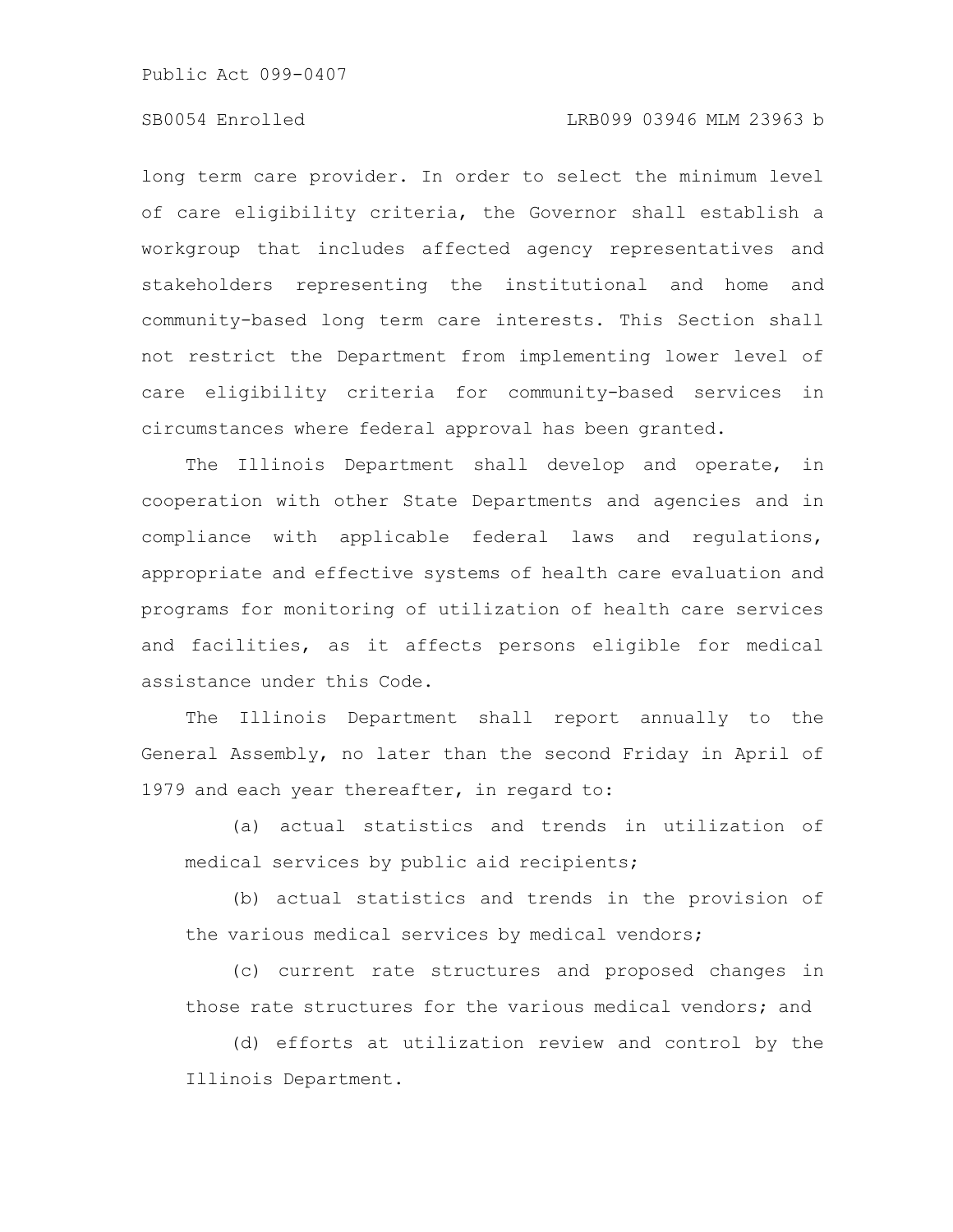### SB0054 Enrolled LRB099 03946 MLM 23963 b

The period covered by each report shall be the 3 years ending on the June 30 prior to the report. The report shall include suggested legislation for consideration by the General Assembly. The filing of one copy of the report with the Speaker, one copy with the Minority Leader and one copy with the Clerk of the House of Representatives, one copy with the President, one copy with the Minority Leader and one copy with the Secretary of the Senate, one copy with the Legislative Research Unit, and such additional copies with the State Government Report Distribution Center for the General Assembly as is required under paragraph (t) of Section 7 of the State Library Act shall be deemed sufficient to comply with this Section.

Rulemaking authority to implement Public Act 95-1045, if any, is conditioned on the rules being adopted in accordance with all provisions of the Illinois Administrative Procedure Act and all rules and procedures of the Joint Committee on Administrative Rules; any purported rule not so adopted, for whatever reason, is unauthorized.

On and after July 1, 2012, the Department shall reduce any rate of reimbursement for services or other payments or alter any methodologies authorized by this Code to reduce any rate of reimbursement for services or other payments in accordance with Section 5-5e.

Because kidney transplantation can be an appropriate, cost effective alternative to renal dialysis when medically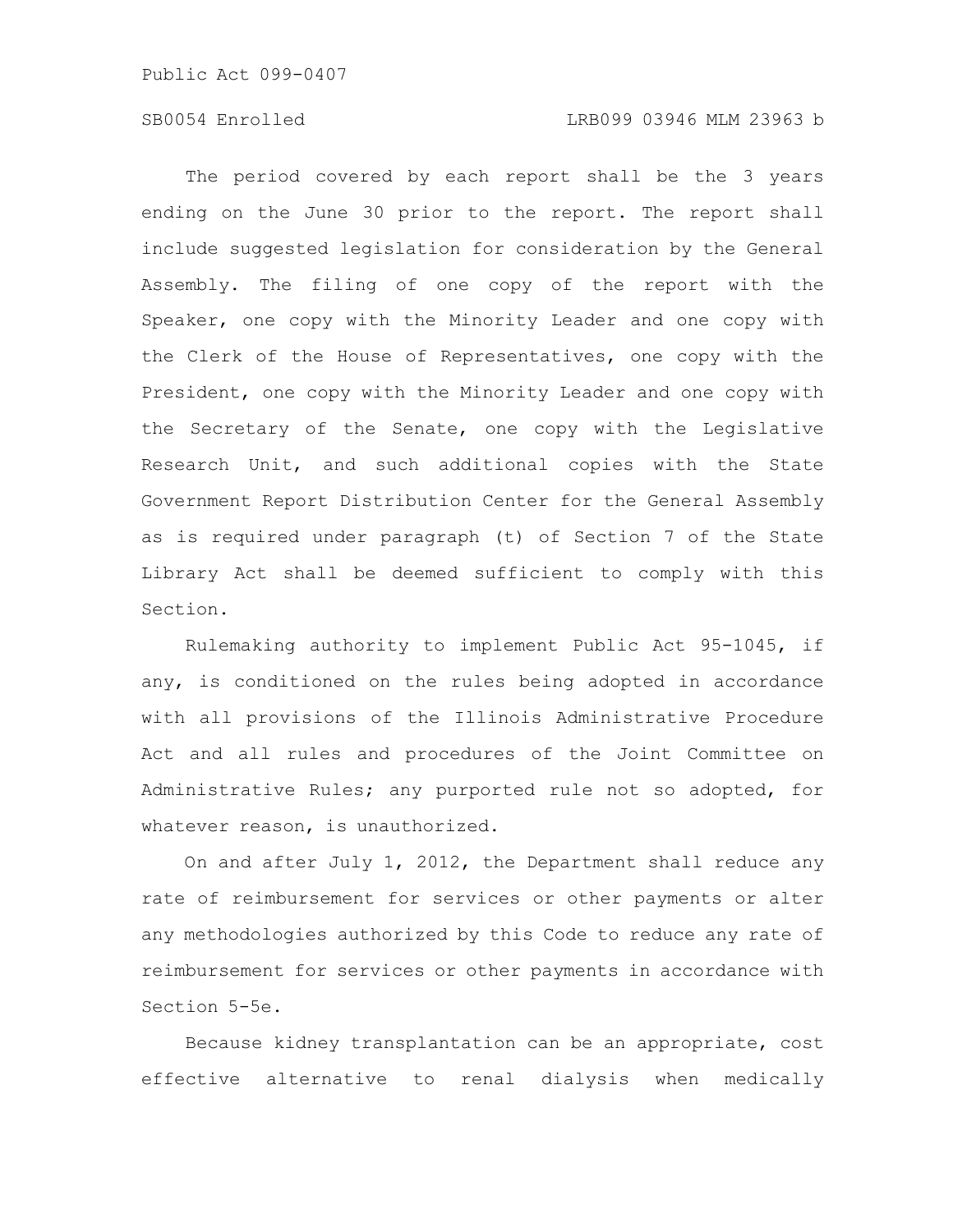necessary and notwithstanding the provisions of Section 1-11 of this Code, beginning October 1, 2014, the Department shall cover kidney transplantation for noncitizens with end-stage renal disease who are not eligible for comprehensive medical benefits, who meet the residency requirements of Section 5-3 of this Code, and who would otherwise meet the financial requirements of the appropriate class of eligible persons under Section 5-2 of this Code. To qualify for coverage of kidney transplantation, such person must be receiving emergency renal dialysis services covered by the Department. Providers under this Section shall be prior approved and certified by the Department to perform kidney transplantation and the services under this Section shall be limited to services associated with kidney transplantation.

(Source: P.A. 97-48, eff. 6-28-11; 97-638, eff. 1-1-12; 97-689, eff. 6-14-12; 97-1061, eff. 8-24-12; 98-104, Article 9, Section 9-5, eff. 7-22-13; 98-104, Article 12, Section 12-20, eff. 7-22-13; 98-303, eff. 8-9-13; 98-463, eff. 8-16-13; 98-651, eff. 6-16-14; 98-756, eff. 7-16-14; 98-963, eff. 8-15-14; revised 10-2-14.)

Section 99. Effective date. This Act takes effect on July 1, 2016, if and only if on or before July 1, 2016:

(1) the Secretary of the United States Department of Health and Human Services, or its successor agency, promulgates rules or regulations published in the Federal Register or publishes a comment in the Federal Register: